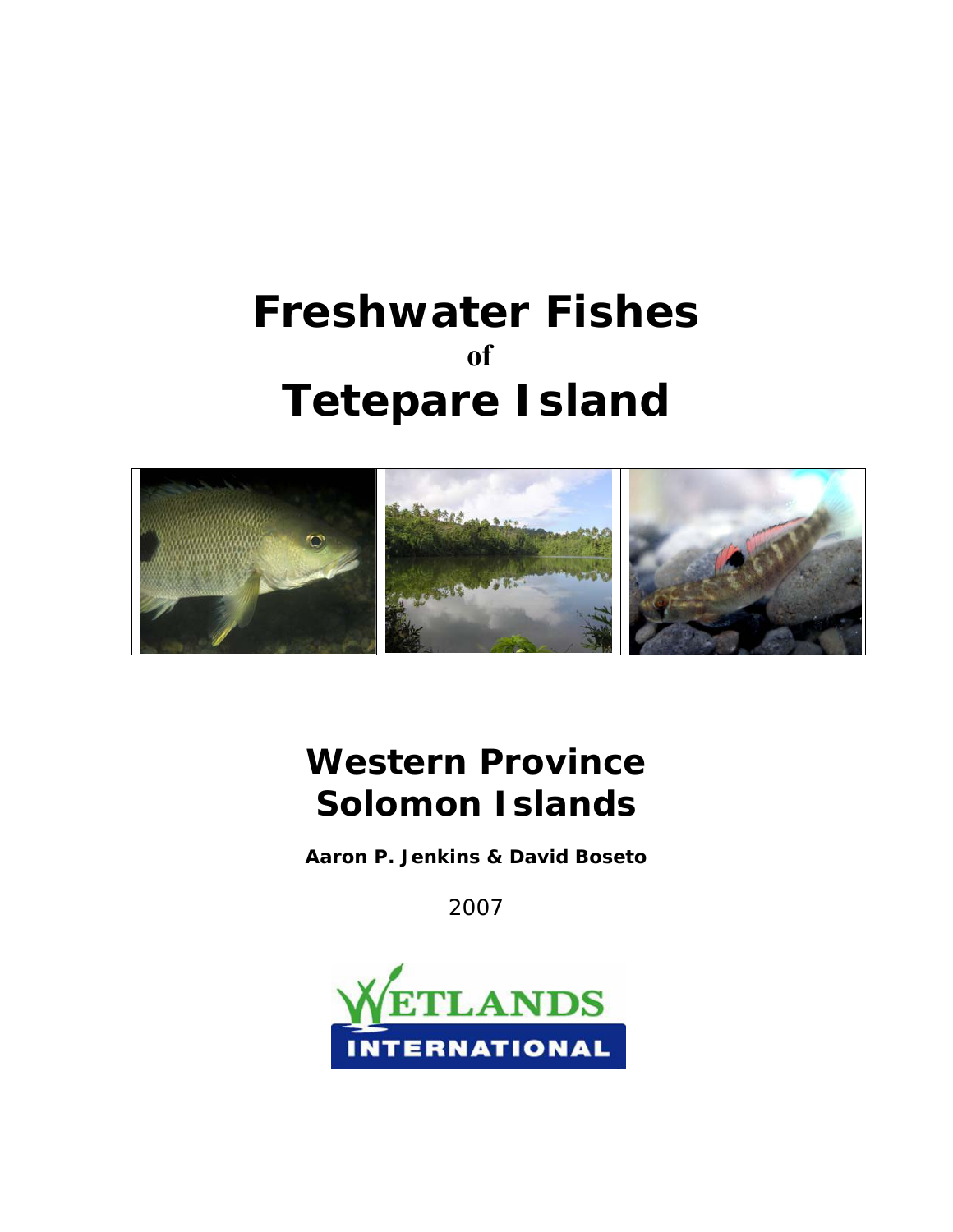#### **ACKNOWLEDGEMENTS**

This report on the freshwater fishes of Tetepare would not have been possible without the support of the Tetepare Descendents Association (TDA), Mr. Alan Tippet-Bero, Mr. David Boseto, Mr. Patrick Pikatcha, the Tetepare rangers, the CUSO volunteers and research sponsors, the John D. and Catherine T. MacArthur Foundation. Additional thanks to Dr. Alison Haynes for support with snail identification and Dr. Helen Larson, Dr. Doug Hoese and Dr. Gerald Allen with fish identification and curation support.

#### **EXECUTIVE SUMMARY**

Tetepare Island is the largest unlogged and uninhabited lowland rain-forest island in the South Pacific. In September 2006, Wetlands International-Oceania and University of the South Pacific researchers led the first survey of the freshwater fish fauna of Tetepare. Fifteen 150 m sections in four rivers and two lakes were sampled for fresh water fishes and water quality. A total of 797 individuals representing 60 species, 46 genera and 29 families of fishes were collected or observed. We consider this fauna to contain five undescribed species endemic to the Solomon Islands (*Schismatogobius sp., Sicyopterus sp., Stiphodon sp., Stenogobius sp., unknown Gobioid*). Of these country-level endemics, three species are only so far known from Tetepare Island (*Sicyopterus sp., Stiphodon sp., unknown gobioid*). The unknown gobioid is highly derived and may represent a new family of fishes, however, it appears most closely related to the families Gobiidae and Eleotridae and needs further investigation and further specimens collected to elucidate its correct taxonomic placement. We did not observe or collect any invasive species during the survey. 12 species of snails were also collected from Tetepare freshwaters including a new species of Thiarid snail from Bangatu Lake. Tetepare Island freshwater fish fauna appears remarkably diverse compared to other related island groups in the near region. 15% of the fauna are either restricted to the Melanesian archipelagoes (5%) or only known from the Solomon Islands (10%). This component of the ichthyofauna and the unique community composition *en toto* should be considered as a priority for conservation. Size structure, biomass, species composition and water quality all suggest high levels of intactness within fish communities rarely documented in the region and should be considered a benchmark for island freshwaters of the Pacific. The life history strategies of Tetepare fishes can be divided into nine distinct functional groupings with the dominant life history strategy, amphidromy, representing 25% of the fishes. Life history traits of Tetepare fishes clearly illustrate inextricable ecological links to the ocean with all species likely entering ocean or estuarine environments at periods during their lives. Specific conservation recommendations are provided, including a strong endorsement for Tetepare Island being nominated as a World Heritage site. This report has an accompanying volume entitled "*Freshwater fishes of Tetepare: a preliminary guide*" with full colour pictures of all species and diagnostic characteristics.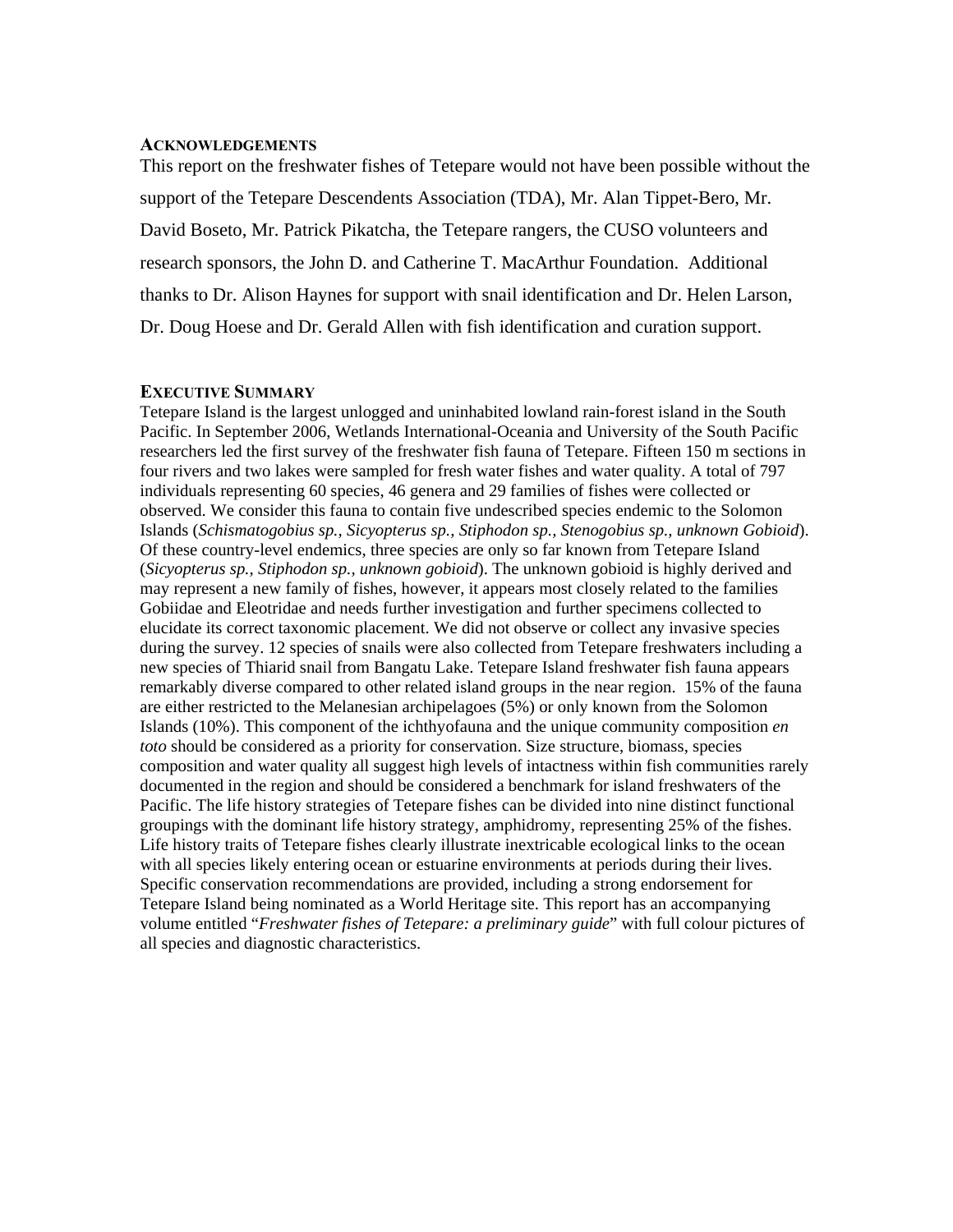#### **INTRODUCTION**

Tetepare Island  $(8^{\circ} 45^{\circ} S, 157^{\circ} 32^{\circ} E)$  is the largest  $(11, 880$  ha) unlogged and uninhabited lowland rainforest island in the South Pacific. The customary landowners fled the island in the mid -1800's leaving the isolated island's terrestrial, freshwater and adjacent marine ecosystems largely intact to this day. While a small (375 ha) coconut plantation was planted on the western tip of the island between 1907 -1918, this grove has largely been reclaimed by the rainforest. Today this island is managed by the descendants of the original inhabitants (Tetepare Descendents Association, TDA) for purposes of sensitive low-level ecotourism and conservation. A small eco-lodge on the island is managed by TDA for accommodating researchers, eco-tourists and local rangers (Read and Moseby, 2006).

While only a few biological studies have been carried out on the island (Hansell and Wall, 1976; Diamond, 1976; Dahl, 1980; Gee, 2003; Read & Moseby, 2006) it is increasingly clear to all investigators that the island is of international biological and conservation significance and should be maintained as such in perpetuity. Numerous authors (Diamond, 1976; Dahl, 1980; Lees 1990; Read & Moseby, 2006) have strongly recommended the island as crucially important to conservation and worthy of World Heritage nomination. To date, botanical (Hansell and Wall, 1976; Keppel, 2007, in preparation) and terrestrial vertebrate (Read & Moseby, 2006) surveys have been carried out showing a richly diverse lowland rainforest containing at least 25 reptile, 4 frog, 76 bird and 13 mammal species, many of which are of international conservation significance and have important refuge populations on the island.

In September  $(9^{th} - 14^{th})$  2006, Wetlands International-Oceania and University of the South Pacific researchers led the first survey of the freshwater fish fauna of Tetepare by invitation of the Tetepare Descendants Association. This paper reports our survey results and is designed to assist the TDA and other interested stakeholders appreciate and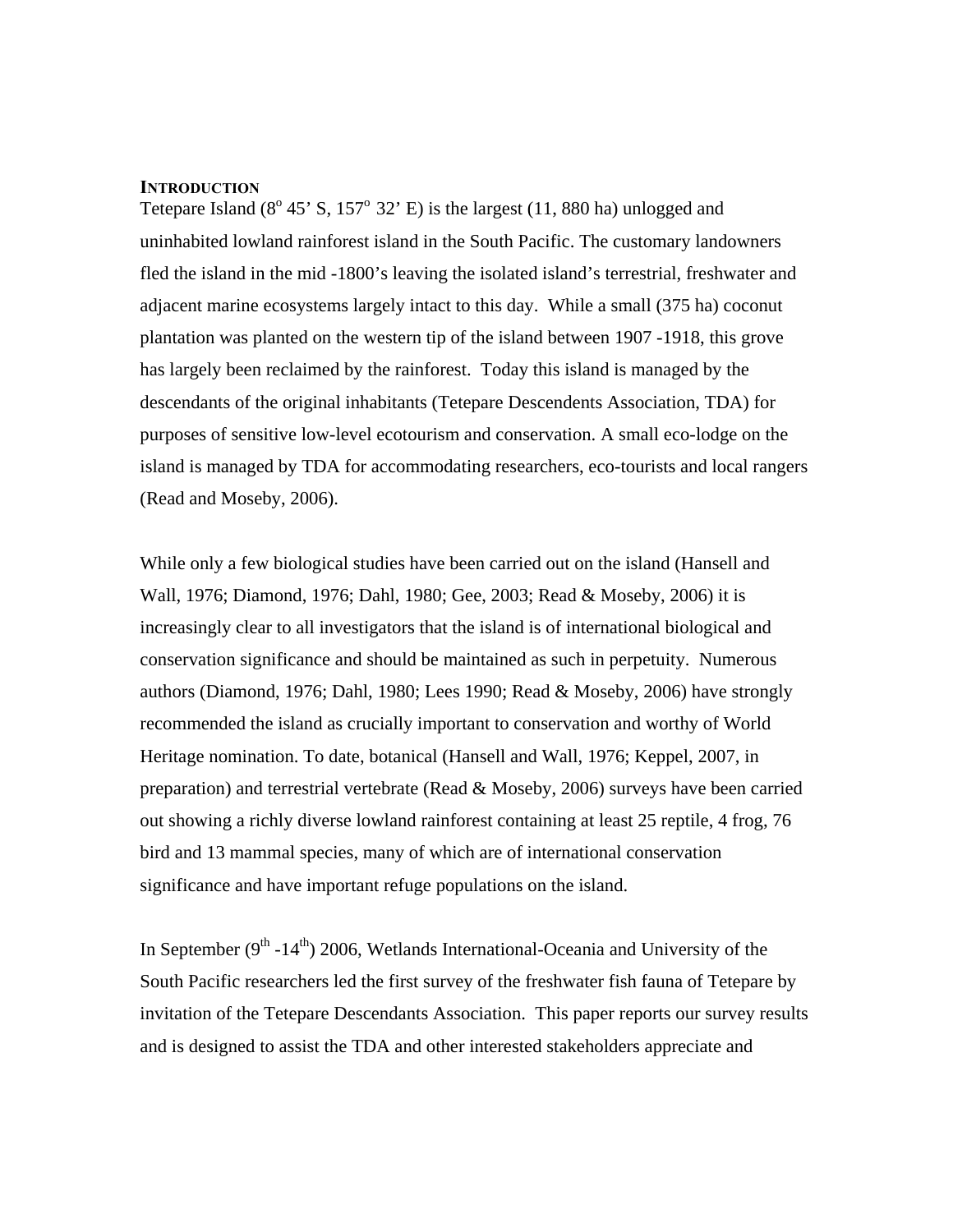appropriately manage the aquatic resources of this unique and increasingly valuable island wilderness.

**Figure 1.** Sattelite image of Tetepare island showing locations of sampling sites in red. Image courtesy of Google Earth.



#### **SAMPLING METHODS**

Fifteen 150 meter sections in the aquatic habitats of Tetepare were sampled for fresh water fishes and water quality. Aquatic habitats sampled and habitat characteristics of each site are listed in Appendix 2. A variety of techniques were used to collect fauna from the rivers, stream or lakes depending upon the characteristics of the site. Approximately 1 hr was spent sampling at each site. The apparatus and techniques used were as follows:

#### *Electro-fishing machine*

A non-commercially available, backpack electro fishing machine operating at 8 Amps and 110 Volts of pulsed electricity was used. This apparatus was used extensively in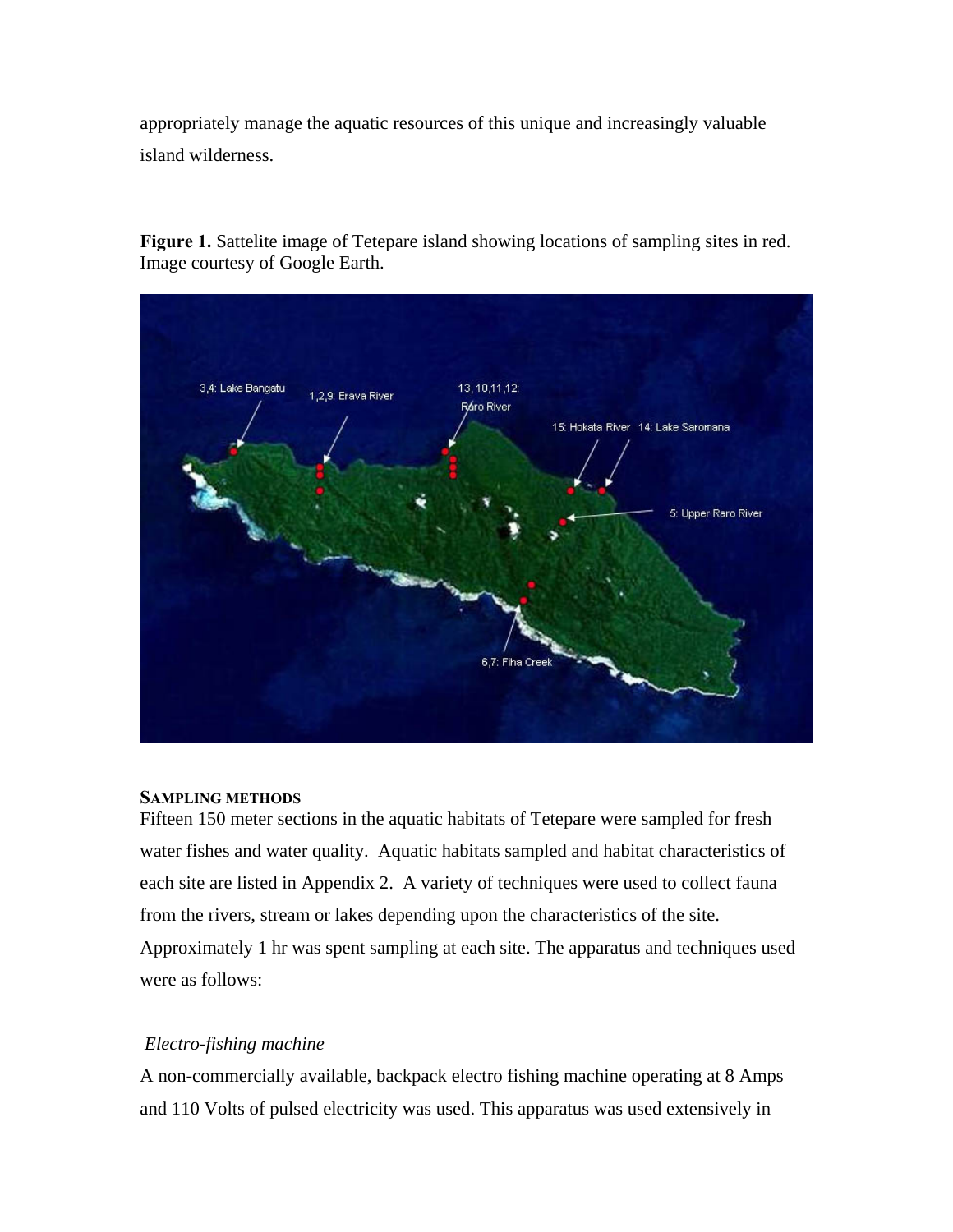shallow waters  $\left(\langle 1 \rangle \right)$  of all habitats. A fine (5 x 5 mm) mesh net was attached to the anode and two other persons were positioned downstream with a pole seine net and hand nets to catch stunned fishes.

## *Gill net* (30m x 2 m, 5 cm<sup>2</sup> mesh)

This monofilament gill net was weighted with lead on the bottom (lead line) and had floats on the top (float line). When stretched to full length the net was tied onto two rods at each end of the net. This net was used in Lake Bangatu and at the mouth of the Raro River.

## *Large seine net*  $(2 \text{ m x } 7 \text{ m}, 0.4 \text{ cm}^2 \text{ mesh})$

This net was pulled in a rough circle, with the bottom edge down as close as possible to the substrate and forward of the top floating edge of the net. This technique was executed before anyone could set foot in the water body to minimise the number of fleeing fishes. This was generally used only in minor tributaries and slow moving or still waters.

## *Medium pole seine net*  $(1.2 \text{ m x } 0.8 \text{ m}, 1 \text{mm}^2 \text{ mesh})$

This was used in a variety of ways. Firstly, it was held firmly downstream as people kick and dislodge rubble upstream. This was a useful method for collecting small, bottom dwelling fish. On vegetated banks the net was thrust under submerged vegetation and the vegetation was disturbed on the bank dislodging fishes into the net. Also, this net was used to "scoop" (bottom edge held forward, run along substrate for a few seconds then lifted) from any accessible shallow body of water. This net was particularly useful for narrow streams.

## *Small hand nets*  $(15cm x 10cm + 10 cm x 8 cm, 1mm<sup>2</sup> mesh)$

These were used to "scoop" the underside of overhanging rocks and in small crevices in the smaller streams and also to collect fishes when in still water bodies.

*Observations (mask and snorkel)*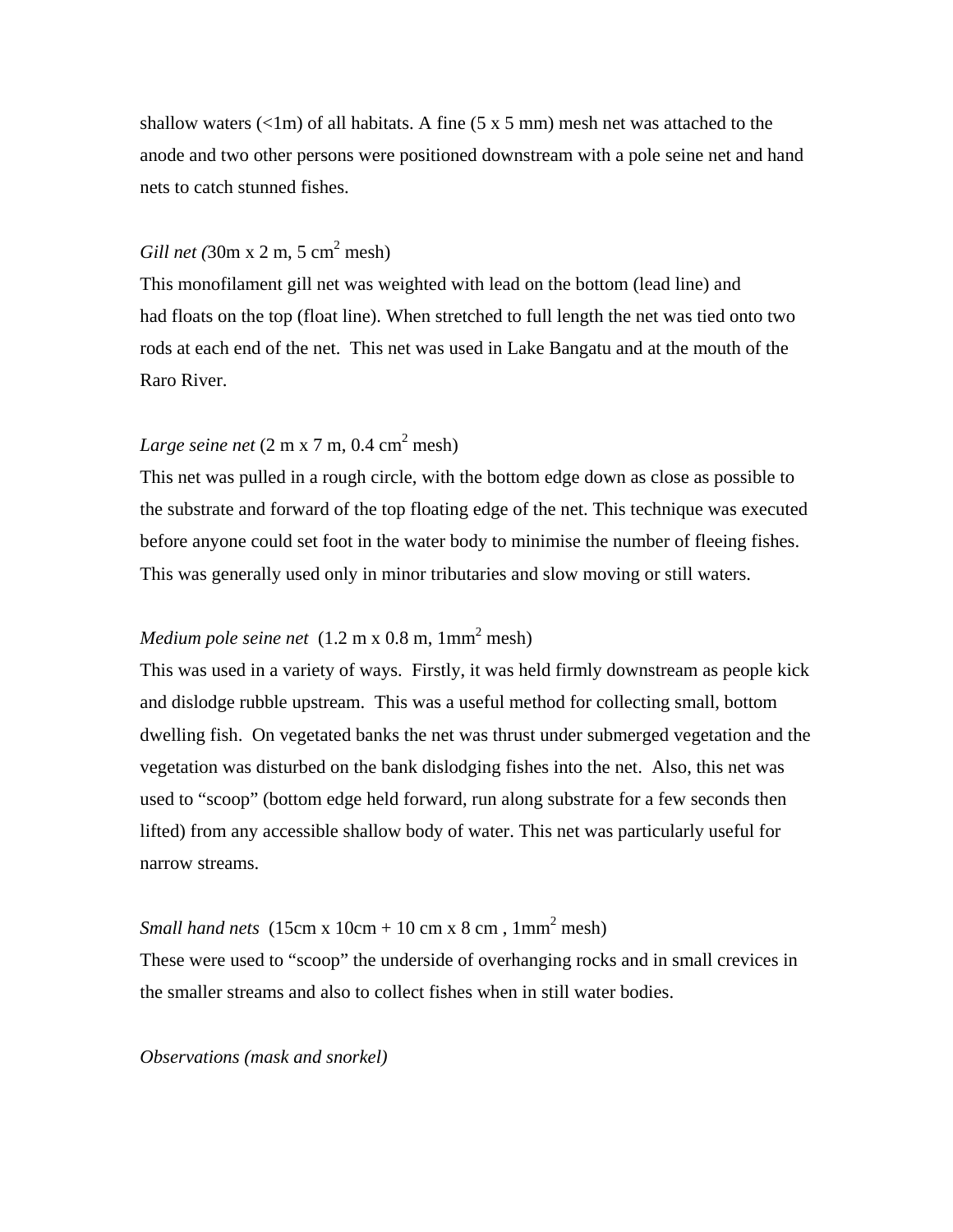In areas that were shallow enough and the water was clear, a mask and snorkel were used to observe the benthos and fisheries resources that were not being caught by the nets.

#### **PRESERVATION**

Voucher specimens were collected, fixed in a 10%formalin solution and transferred to 70% ethanol solution after 5 days of fixation. Some specimens were stored directly in 70% ethanol for DNA analysis. As color loss is rapid, accurate preservation of color patterns was recorded by photography. Fresh specimens were placed in a portable aquarium with some local aquatic vegetation and benthos to enhance the photography. Voucher specimens were deposited at the University of the South Pacific

#### **WATER QUALITY AND HABITAT CHARACTERISTICS**

Current speed was measured by floating a plastic lid a measured distance, timing it with a stopwatch and dividing distance (m) by time(s). pH, temperature, conductivity and salinity were measured using a TPS handheld meter. Turbidity was measured using a turbidity tube and given in Nephthalometric Turbidity Units. Location was taken with a Garmin 8 hand held GPS. Depth, width and length of reach sampled were measured with a waterproof, fiberglass measuring tape. Approximately 1 hr was spent sampling at each site.

#### **RESULTS AND DISCUSSION**

## **Diversity of fishes**

A total of 797 individuals representing 60 species, 46 genera and 29 families of fishes were collected or observed in Tetepare freshwater habitats (Table 1). At least 14 of these species are new records for the Solomon Islands. Currently we consider this fauna to contain 5 undescribed species endemic to the Solomon Islands (*Schismatogobius sp., Sicyopterus sp., Stiphodon sp., Stenogobius sp., unknown Gobioid*). Of these countrylevel endemics, three species are only so far known from Tetepare Island (*Sicyopterus sp., Stiphodon sp., unknown gobioid*) although they may be more widespread upon further survey work given the assumed pelagic larval dispersal phase of these taxa. The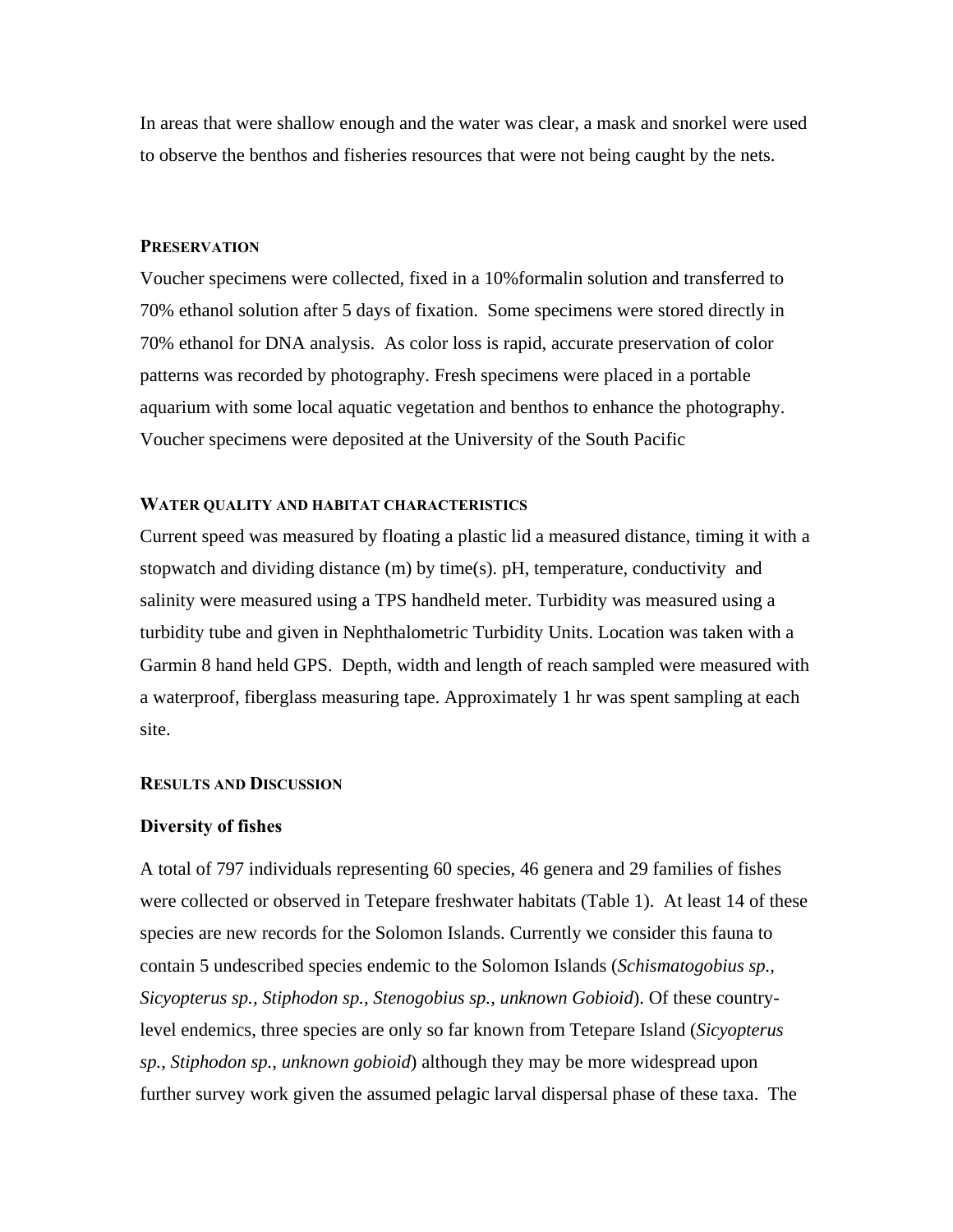unknown gobioid is highly derived and may represent a new family of fishes, however, it is seemingly most closely related to the families Gobiidae and Eleotridae and needs further investigation and further specimens collected to elucidate its correct taxonomic placement. It is a new genus and a new species of fish thus far only known from Tetepare Island. Only one third of the water bodies of Tetepare were sampled and we were only able to get to the head waters of the Raro river. Further surveys are likely to yield additional species particularly climbing gobies of the genera *Lentipes* and *Sicyopterus*.

| <b>FAMILY</b> | <b>SPECIES</b>                   | 1              | $\mathbf{2}$   | 3  | 4            | 5              | 6              | 7              | 8              | 9              | 10             | 11             | 12             | 13             | 14             | 15             |
|---------------|----------------------------------|----------------|----------------|----|--------------|----------------|----------------|----------------|----------------|----------------|----------------|----------------|----------------|----------------|----------------|----------------|
| Ambassidae    | Ambassis interruptus             |                |                | 12 |              |                |                |                |                |                | 12             |                |                |                |                |                |
|               | Ambassis miops                   | 8              | 6              |    |              |                |                |                |                | 3              |                |                |                |                |                |                |
| Anguillidae   | Anguilla marmorata               |                |                |    |              |                | $\mathbf{1}$   |                | $\overline{2}$ | $\overline{5}$ |                |                | 3              |                |                | $\overline{2}$ |
|               | Anguilla megastoma               |                | $\mathbf{1}$   |    |              | $\overline{2}$ | $\overline{2}$ |                |                |                |                |                |                |                |                |                |
| Apogonidae    | Apogon hyalosoma                 |                |                |    |              |                |                |                |                |                | $\overline{2}$ |                |                |                |                |                |
|               | Apogon sp.                       |                |                |    |              |                |                |                |                |                | 8              |                |                |                |                |                |
| Carangidae    | Caranx papuensis                 |                |                |    |              |                |                |                |                |                |                |                |                | $\overline{4}$ |                |                |
|               | Decapterus sp.                   |                |                |    |              |                |                |                |                |                |                |                |                | $\mathbf{1}$   |                |                |
|               | Scomberoides                     |                |                |    |              |                |                |                |                |                |                |                |                | $\mathbf{1}$   |                |                |
| Chanidae      | commersonianus<br>Chanos chanos  |                |                |    | 16           |                |                |                |                |                |                |                |                |                |                |                |
| Eleotridae    | Belobranchus cf                  |                |                |    |              |                |                |                |                | 5              |                |                | 6              |                |                | $\overline{7}$ |
|               | belobranchus                     |                |                |    |              |                |                |                |                |                |                |                |                |                |                |                |
|               | Bunaka gyrinoides                |                |                | 3  |              |                | $\mathbf{1}$   | $\overline{2}$ |                |                |                | $\overline{2}$ |                |                |                |                |
|               | <b>Butis</b> butis               |                | 5              |    |              |                |                |                |                |                | $\mathbf{1}$   |                |                |                |                |                |
|               | <b>Butis</b> amboinensis         | 3              |                |    |              |                |                |                |                | 4              |                |                | $\overline{2}$ |                |                |                |
|               | Eleotris fusca                   | 10             |                | 27 | $\mathbf{1}$ |                | $\overline{7}$ | $\mathbf{1}$   | 10             |                |                | 10             | 6              |                | $\overline{7}$ | 4              |
|               | Eleotris melanosoma              | $\overline{7}$ | 6              | 4  |              |                |                |                |                |                |                |                |                |                |                |                |
|               | Giuris magaritaceous             | $\overline{2}$ |                |    |              |                |                | $\overline{2}$ |                |                |                |                | 1              |                | 3              | 3              |
|               | Giurus sp.                       |                |                |    |              |                | 8              |                |                |                |                |                |                |                |                |                |
|               | Hyseleotris guentheri            |                |                |    |              |                |                |                |                |                |                |                | 5              |                |                |                |
|               | Ophiocara<br>porocephala         |                | $\overline{2}$ |    |              |                |                |                |                |                |                |                |                |                | 4              | $\overline{2}$ |
| Gobiidae      | Awaous ocellaris                 | $\overline{2}$ | $\overline{2}$ |    |              |                |                |                |                | $\mathbf{1}$   |                | $\overline{2}$ |                |                |                |                |
|               | Glossogobius sp                  | 10             | $\overline{2}$ |    |              |                |                |                |                | 6              | 2              | $\overline{c}$ | 3              |                |                | $\overline{2}$ |
|               | Mugilogobius<br>fusculus         |                |                |    |              |                |                |                |                |                |                |                |                |                | 36             |                |
|               | Periopthalmus                    | $\mathbf{1}$   |                |    |              |                |                |                |                |                |                |                |                |                |                |                |
|               | argentilineatus<br>Redigobius cf | 2              |                |    |              |                |                |                |                |                |                | $\overline{2}$ |                |                |                |                |
|               | chrysosoma                       |                |                |    |              |                |                |                |                |                |                |                |                |                |                |                |
|               | Redigobius cf                    |                | 1              | 16 | 13           |                |                |                |                |                |                |                |                |                | 1              |                |
|               | bikolanus<br>Schismatogobius sp  |                |                |    |              |                |                |                |                | 6              |                | 1              | 1              |                |                | 3              |
|               | Sicyopterus                      |                | 3              |    |              |                |                |                |                | 1              |                |                | 5              |                |                | 6              |
|               | lagocephalus                     |                |                |    |              |                |                |                |                |                |                |                |                |                |                |                |
|               | Sicyopterus longifilis           |                |                |    |              |                |                |                |                |                |                |                |                |                |                | 4              |

Table 1. Fishes collected and observed in Tetepare island aquatic habitat sampling sites.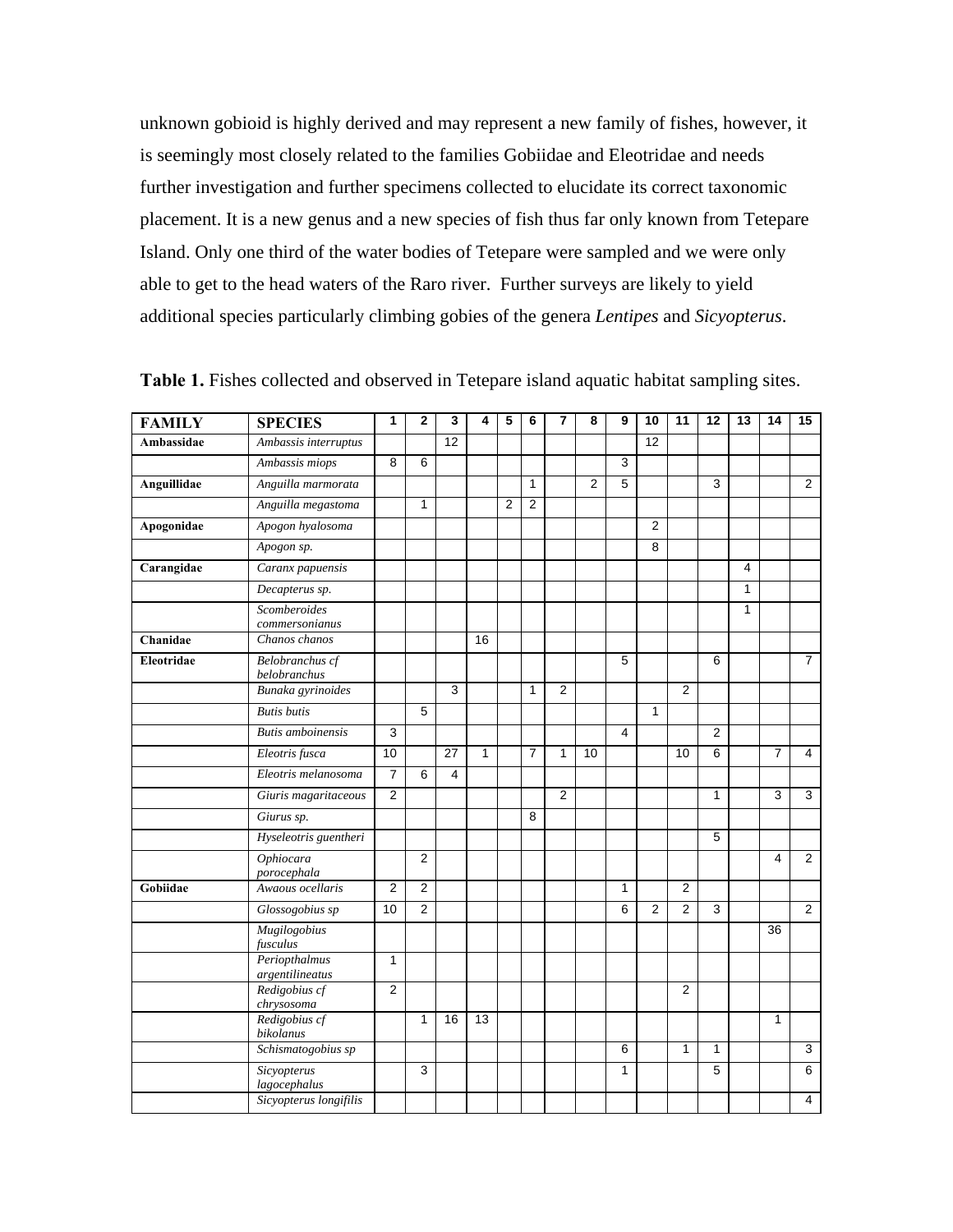|                              | Sicyopterus n.sp.                   | 3              |                |                |              |  |                |              |                | 9              | 45 |   | 10             |
|------------------------------|-------------------------------------|----------------|----------------|----------------|--------------|--|----------------|--------------|----------------|----------------|----|---|----------------|
|                              | Stenogobius sp.                     | $\overline{2}$ |                | $\mathbf{1}$   |              |  |                |              |                |                |    |   |                |
|                              | Stiphodon rutilaureus               | $\mathsf 3$    | $\overline{2}$ |                |              |  |                |              |                | 13             |    |   |                |
|                              | Stiphodon n. sp                     | $\overline{2}$ |                |                |              |  |                |              |                | 15             |    |   |                |
| Hemiramphidae                | Zenarchopterus sp.                  |                |                |                |              |  |                |              | $\overline{2}$ |                |    | 4 |                |
| Kuhliidae                    | Kuhlia marginata                    | 6              | 13             |                |              |  | 12             | 12           |                | 6              | 6  |   | 12             |
|                              | Kuhlia rupestris                    |                | $\overline{2}$ | $\overline{2}$ |              |  | $\overline{2}$ |              |                |                | 3  |   | $\overline{5}$ |
| Leiognathidae                | Leiognathus equulus                 |                |                |                |              |  |                | $\mathbf{1}$ |                |                |    | 1 |                |
| Lutjanidae                   | Lutjanus                            | 4              | 3              |                |              |  |                | 3            |                | 3              |    |   |                |
|                              | argentimaculatus<br>Lutjanus fulvus |                | $\overline{2}$ |                |              |  |                |              |                | $\overline{2}$ |    |   |                |
|                              | Lutjanus fuscesens                  |                | 4              |                |              |  |                |              |                |                | 5  |   | 5              |
| Megalopidae                  | Megalops                            |                |                |                | $\mathbf{1}$ |  |                |              |                |                |    |   |                |
|                              | cyprinoides                         |                |                |                |              |  |                |              |                |                |    |   |                |
| Monodactylidae               | Monodactylus<br>argenteus           |                | 1              |                |              |  |                | $\mathbf{1}$ | $\overline{2}$ |                |    |   |                |
| Moringuidae                  | Moringua cf                         |                |                |                |              |  |                |              |                | $\mathbf{1}$   |    |   |                |
| Mugilidae                    | ferruginea<br>Crenimugil            |                |                |                |              |  |                | $\mathbf{1}$ | 8              |                |    | 9 |                |
|                              | crenilabris                         |                |                |                |              |  |                |              |                |                |    |   |                |
|                              | Liza vaigiensis                     |                |                | 2              | $\mathbf{1}$ |  |                | 2            |                |                |    |   | 3              |
| Muraenidae                   | Gymnothorax<br>polyuranodon         |                | $\overline{2}$ |                |              |  |                |              |                | $\mathbf{1}$   |    |   | $\mathbf{1}$   |
| Ophichthidae                 | Lamnostoma<br>kampeni               | $\mathbf{1}$   | 5              |                |              |  |                | 12           |                | 19             | 6  |   | 13             |
| Polynemidae                  | Polydactylus sexifilis              |                |                |                |              |  |                |              |                |                |    | 9 |                |
| Pomacentridae                | Neopomacentrus<br>aquadulcis        |                |                |                |              |  |                |              | 8              |                |    |   |                |
| Rhyacichthyidae              | Rhyacichthys cf<br>aspro            |                |                |                |              |  |                | 5            |                |                |    |   | 8              |
| Scatophagidae                | Scatophagus argus                   |                |                |                |              |  |                | 1            |                |                |    |   |                |
| Scorpaenidae                 | Tetraroge barbata                   |                |                |                |              |  |                | 5            |                |                | 3  |   | $\overline{2}$ |
| Serranidae                   | Epinephalus<br>polystigma           | $\mathbf{1}$   |                |                |              |  |                |              |                | $\mathbf{2}$   |    |   |                |
| Syngnathidae                 | Microphis cf<br><b>brachvurus</b>   |                |                |                |              |  |                | $\mathbf{1}$ |                |                |    |   |                |
| Terapontidae                 | Mesopristes<br>argenteus            | 2              | 3              |                |              |  |                | 3            |                |                | 5  |   | 5              |
|                              | Mesopristes                         |                |                |                |              |  |                | 3            |                |                | 4  |   | 4              |
|                              | cancellatus<br>Terapon jarbua       |                |                |                |              |  |                |              | 3              |                |    |   |                |
| Toxotidae                    | Toxotes jaculatrix                  |                |                |                |              |  |                |              | $\mathbf{1}$   |                |    |   |                |
| <b>Unknown</b>               | New gen. n.sp.                      |                |                |                |              |  |                |              |                |                |    |   | $\mathbf{1}$   |
| <b>Gobioformes</b>           |                                     |                |                |                |              |  |                |              |                |                |    |   |                |
| <b>Unknown</b><br>Rajiformes |                                     | 1              |                |                |              |  |                |              |                |                |    |   |                |

Like many Indo-Pacific high islands, the fauna is dominated by gobioid fishes, mainly members of Gobiidae and Eleotridae, with a single representative of the family Rhyacichthidae and the unknown gobioid. This gobioid group is represented by 27 species or 45% of the entire fauna. Cling gobies of the sub-family Sicydiinae (containing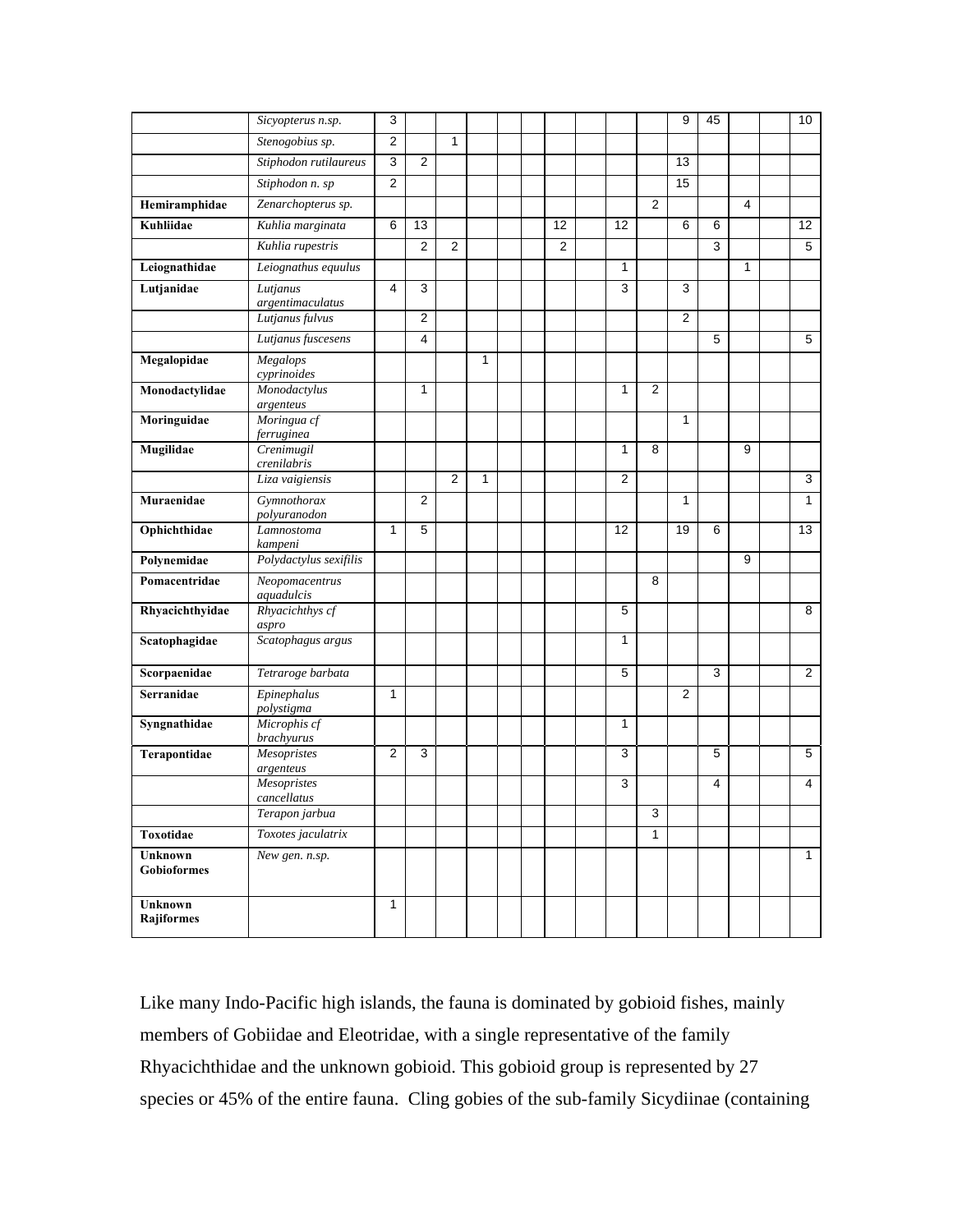genera *Lentipes, Sicyopterus, Sicyopus* and *Stiphodon*) are particularly prominent and in abundance in Tetepare streams as they are in most clear rocky streams in the islands of the region. These fishes are called cling gobies because of their "sucking disk" a peculiar morphology that is formed by fused pelvic fins and allows these fishes to "cling" to rocks in rapid stream flow. *En masse* migration of oceanic pelagic larvae of these fishes into the streams is characteristic of the group and no doubt plays a crucial role in the ecology of these water bodies (Keith, 2003). A common practice throughout many Indo-Pacific islands is to harvest these "white-bait" as they migrate into river mouths. It is highly recommended that to preserve the integrity of these systems that this practice is banned from Tetepare Island.

Most of the non-gobioid fishes are estuarine and marine forms that will inhabit the lower to mid reaches of streams and are usually prevented from inland dispersal by the first large waterfall. These fishes are a combination of juvenile forms and adult forms that will spend periods in fresh water for feeding and breeding as well as migrate between habitats. The life history patterns of all Tetepare fishes are discussed below.

It appears that Tetepare Island, with at least 60 species inhabiting freshwater, has a remarkably diverse fauna compared to other related island groups in the near region. For example the following locations have yielded these results (species numbers in parentheses): Milne Bay Islands, Papua New Guinea (56), Yapen Island, Papua Province (48), and Raja Ampat Islands, Papua province (57) (G. Allen, personal communication). This high diversity on Tetepare is likely a consequence of the pristine nature of the catchments, including the presence of large tracts of largely unaltered lowland rainforest and the obvious lack of sustained human harvest of the resources for around a century (also see section on Abundance and Biomass). Many of the Sicydiine gobies are particularly sensitive to catchment alteration and, with the exception of hardy species such as *Sicyopterus lagocephalus*, will often be absent or sparse in catchments altered by logging, tree farming, mining and other deleterious activities (Jenkins, 2007; Argent & Carline, 2004; Keith, 2003).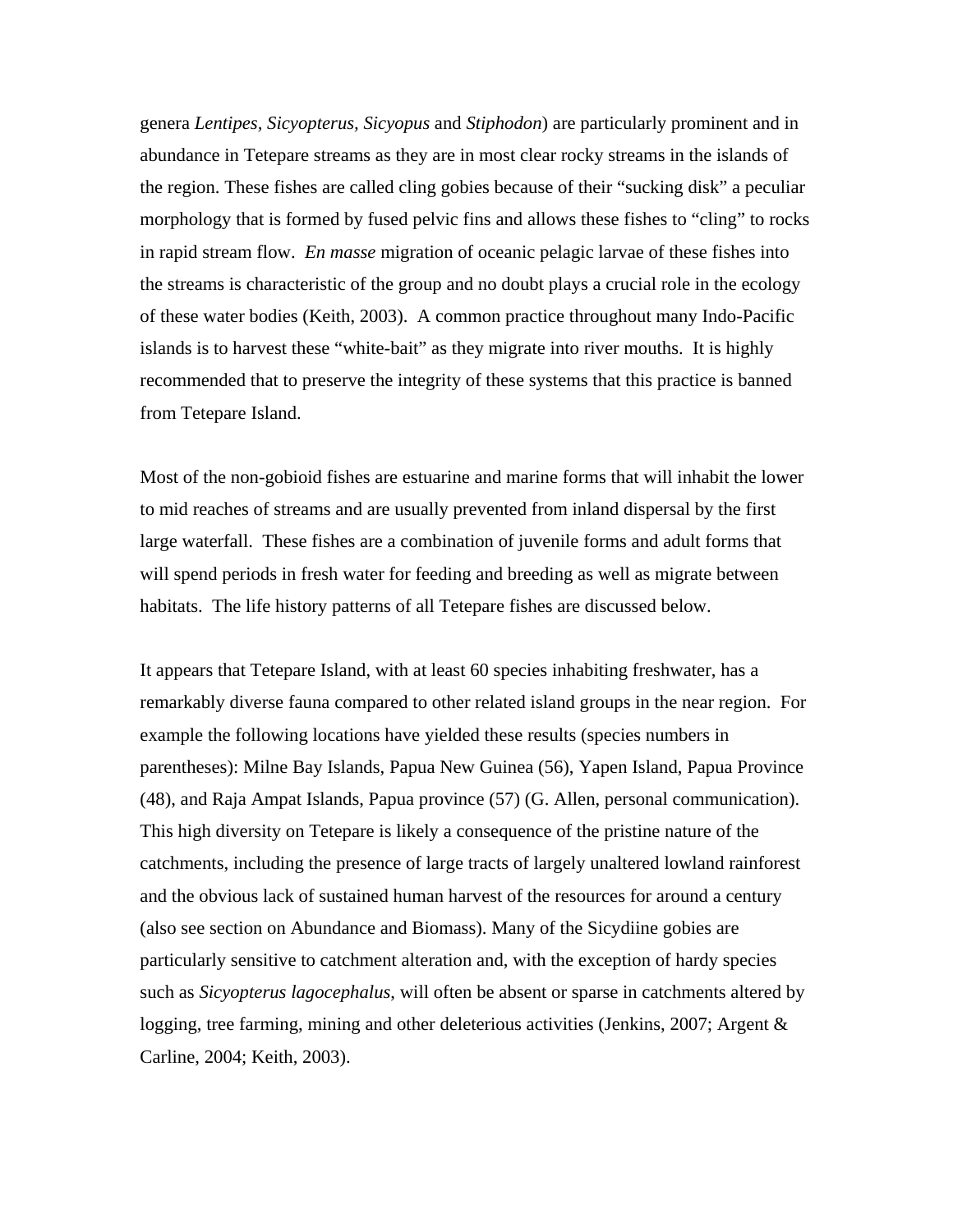We did not observe or collect any invasive species during the survey. It is absolutely vital that no invasive species are allowed on to the island. Species such as Tilapia (*Oreochromis mossambicus*) and Mosquitofish (*Gambusia spp*.) are already present in the Solomon Islands in locations such as Honiara and the lakes on Rennel Island (G. Allen, personal communication). These species can drastically change stream ecology and cause native species to decline in numbers and potentially become locally extinct (Allen, 1991). An explicit ban on introduction of exotic species of fishes (or any other taxa) should be enforced for Tetepare Island.

#### **Note on freshwater snail diversity**

Freshwater snails were also collected during the survey although not systematically. Dr. Alison Haynes (University of the South Pacific) identified 12 species of snails from Tetepare freshwaters including a new species of Thiarid snail from Bangatu Lake. The list of species collected by waterway are listed in Appendix 4.

#### **Size structure**

Eleven fish species exist in Tetepare freshwaters that were encountered between  $20 - 50$ + cm in length and are a suite of major food fishes from freshwaters and estuaries of the Solomons and the wider region. In descending average size encountered, these species are (mean size cm SL in parentheses): *Anguilla megastoma* (54.4), *Chanos chanos*  (33.7), *Caranx papuensis* (30), *Scomberoides commersonianus* (30), *Polydactylus sexifilis* (29), *Anguilla marmorata* (28), *Lutjanus fuscescens* (26.4), *Terapon jarbua* (25), *Crenimugil crenilabrus* (24.8), *Decapterus cf macarellus* (23) and *Gymnothorax polyuranodon* (20.5). In the 10 -20 cm size class there are mainly gudgeons (Eleotridae) and sub adult forms of other common food fishes including snappers *Lutjanus argentimaculatus* (14.9), *L. fulvus* (17.5) and grunters *Mesopristes argenteus* (12.2) and *M. cancellatus* (17.9). Within the smaller size classes are a variety of forms dominated in diversity by the family Gobiidae. This size class structure appears to be significant because Indo-Pacific island streams that are regularly fished or in degraded catchments tend to have around only 2 or 3 species encountered in the top three size classes ( Jenkins et al 2006, Jenkins, 2005) generally *Anguilla sp., Liza sp.* and *Caranx sp.*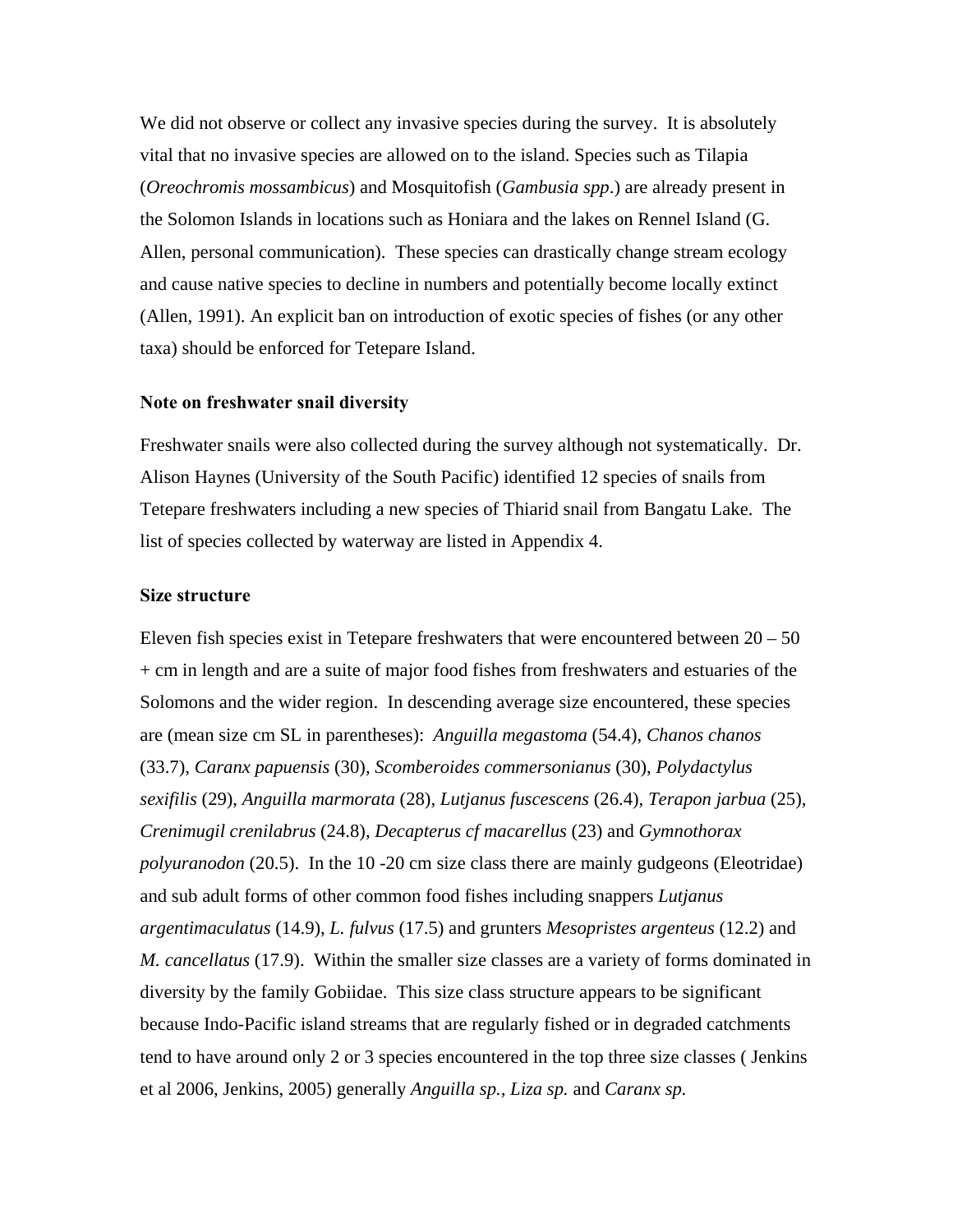

Figure 2. Species richness within six mean size classes

#### **Biomass and abundance**

The sites that appear to have the highest biomass of fishes are Lake Bangatu (24 kg/hr), which is dominated by Milkfish (*Chanos chanos*) and Indo-Pacific Tarpon (*Megalops cyprinoides*) and the mouth of the Raro River (22.7 kg/hr) which is dominated by migrating Trevally (Carangidae) and Mullet (*Crenimugil crenilabrus*) (Appendix 3). In terms of catch per unit effort, Lake Bangatu is clearly the most productive waterbody for fish, yielding over twice the catch of the nearest river, the Raro River (Figure 3). The Raro River is the largest on the island and has a deep river mouth and a variety of deep pools similar to the Hokata River which is the next most productive.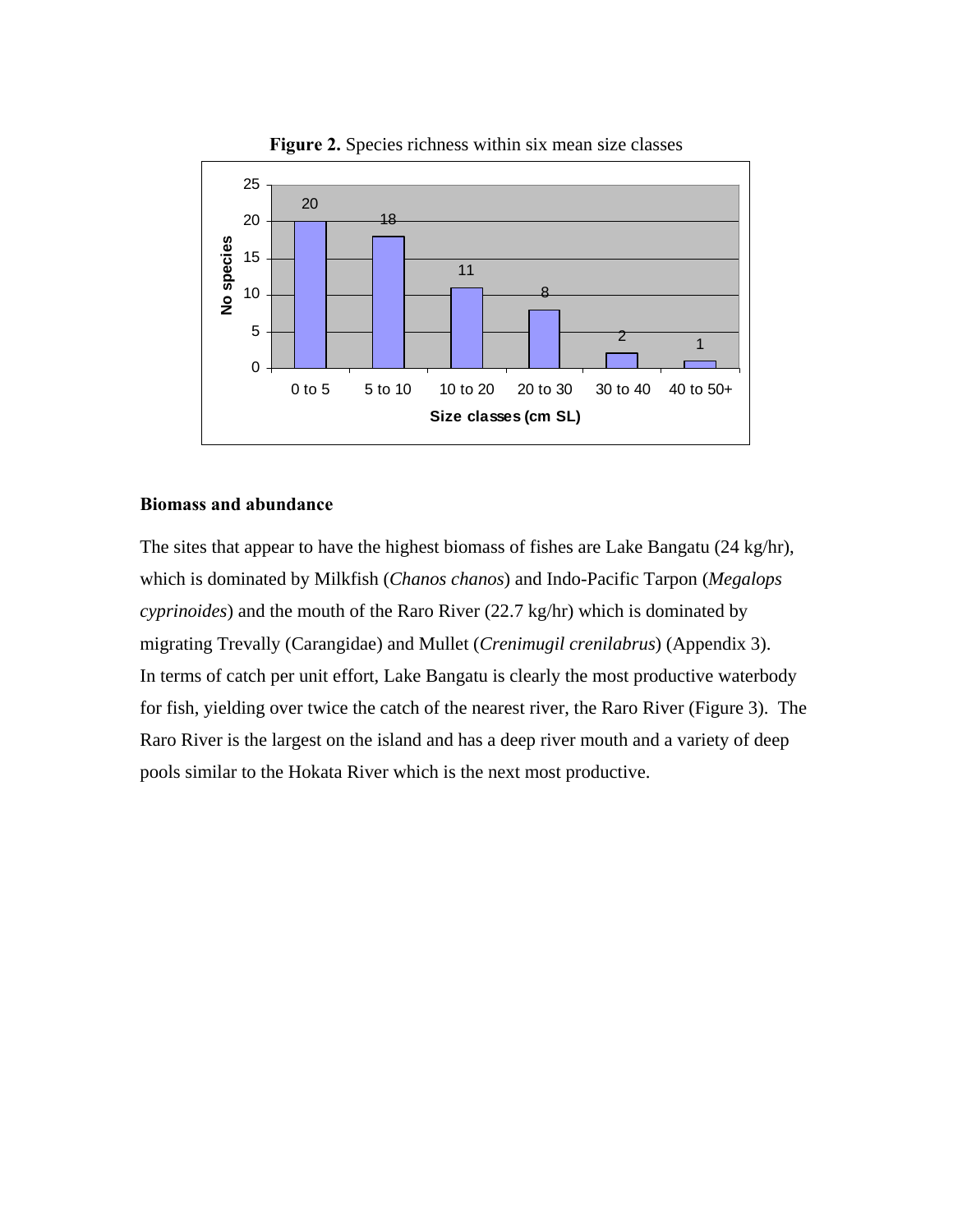

**Figure 3.** Mean biomass of fishes sampled per hour in Tetepare water bodies.

The top ten fishes contributing most to the biomass of Tetepare streams are (total kg collected or observed across all sites in parenthases): *Chanos chanos* (10.7) which was in very high abundance in Lake Bangatu and not found elsewhere, *Lutjanus fuscescens* (8.5), *Crenimugil crenilabrus* (7.2), *Kuhlia rupestris* (6.2), *Polydactylus sexifilis* (3.6), *Anguilla megastoma* (2.2), Unidentified Stingray(2.1), *Caranx papuensis* (2.0), *Mesopristes cancellatus* (1.9) and *Megalops cyprinoides* (1.3). Full data on estimated biomass for all species by site is available in Appendix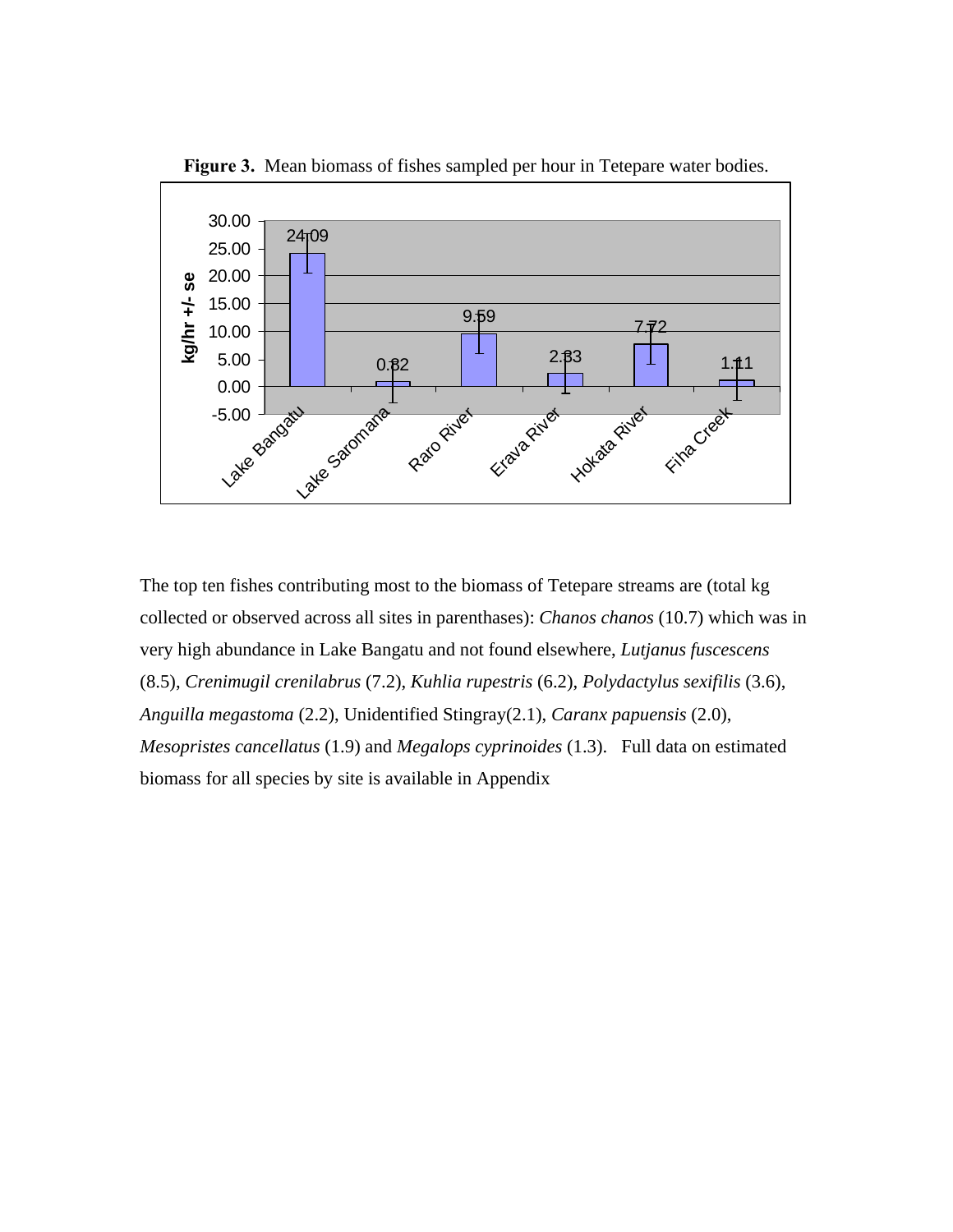

**Figure 4.** Mean number of fishes caught per hour in Tetepare freshwater bodies.

If we examine numerical abundance of individual fishes caught over an hour (Figure 4) then the picture emerges with Hokata river as the highest abundance (102 /hr) followed by the Erava River (72/hr). In this case, it appears that the Hokata and Erava rivers have a higher availability of micro-habitats (eg. Petrified coral heads, instream-logs) compared to the other water bodies, allowing for greater numbers of small fishes (particularly gobies) to thrive. Three of the top five fishes in terms of abundance collected overall are gobiids (*Eleotris fusca, Sicyopterus n. sp., R.bikolanus*) and the others are the snake-eel (*Lamnostoma kampeni*) and the flagtail (*Kuhlia marginata*).

The species that were most commonly encountered during the survey are generally widespread forms seen throughout the region. The top seven species in order of ubiquity (% of sites encountered in parentheses) are: *Eleotris fusca* (67), *Glossogobius sp.* (47), *Lamnostoma kampeni* (40), *Kuhlia marginata* (40), *K.rupestris* (33.3), *Giurus margaritaceus* (33.3) and *Anguilla marmorata* (33.3).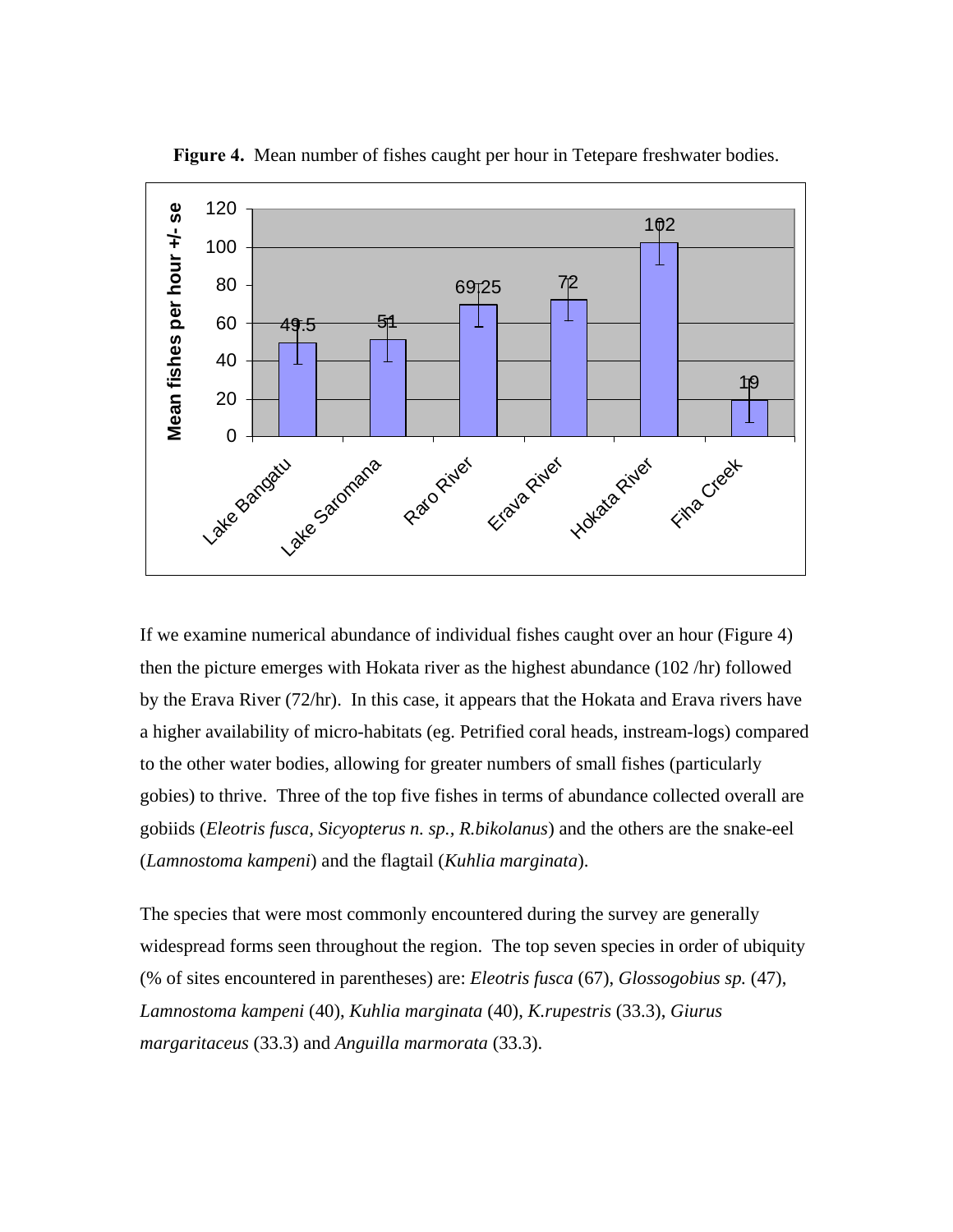#### **Zoogeography**

**Figure 5.** Geographical ranges of freshwater fishes of Tetepare. Key: IP – Indo-Pacific; AO – Asia, Oceania; IWP – Indo-West Pacific; SIA – Solomon Islands Archipelago; AAO – Africa, Asia, Oceania; M – Melanesian Archipelagoes; WP – Western Pacific; WCP – West and Central Pacific; G – Cicumglobal



Unlike fishes in continental or mainland freshwaters that typically spend their entire life cycle in freshwater, Tetepare fishes, like most Pacific Island fishes, mainly have an oceanic, pelagic larval phase (see Life history traits section) and therefore are widely dispersed. The freshwater fishes of Tetepare are, broadly speaking, a complex containing mainly fishes ranging across Asia and the Oceanic Indo-Pacific. Specifically, almost a quarter (24%) of the fauna range over the Indo-Pacific, a further 24% range over Asia and Oceania and 22% range over Indonesia and the Western Pacific. Small components of the fauna are confined to either Western Pacific (3%) or West and Central Pacific (3%). Other small components of the fauna are very widely dispersed across Africa, Asia and Oceania (7%) or occur circumglobally (2%). This leaves 15% of the fauna that are either restricted to the majority of Melanesian archipelagoes (5%) or only known from the Solomon Islands (10%). These components of the fauna are important to highlight for conservation as they are unique components of the Melanesian region. Another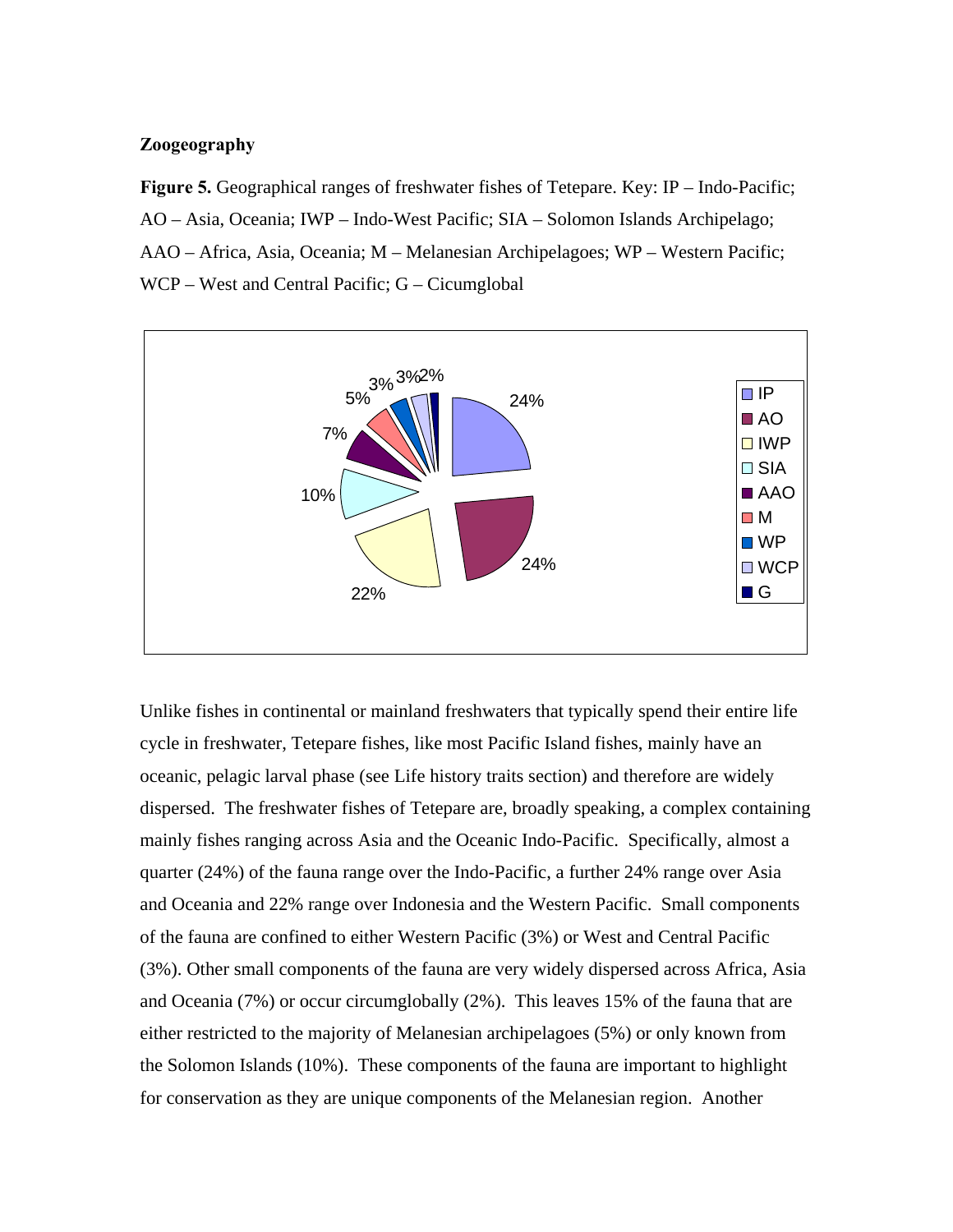consideration is that the island has its own unique mix of species that may rarely be seen elsewhere. It is this unique community composition *en toto* that should be considered a priority for conservation.

#### **Life history traits and faunal connectivity**

**Figure 6.** Life history strategies of Tetepare Fishes. Key: A-Amphidromous; EM – Estuarine migrant; COB – Catadromous obligate; COP – Catadromous opportunist; FS – Freshwater straggler; FM – Freshwater migrant; MM – marine migrant; MS – Marine straggler; U-unknown



The life history strategies of Tetepare fishes can be divided into nine distinct functional groupings that, in general, are similar proportionately to most high islands of Melanesia (Jenkins, 2007 SCB). The dominant life history strategy is amphidromy representing 25% of the fishes. Amphidromous fishes spawn in freshwater, the hatched larvae pass to sea and juveniles return to freshwater often *en masse*. This life history trait is functionally distinct to anadromy where mature adults return to freshwater (eg. Salmon) (McDowell, 2004). The species in Tetepare that are amphidromous include gobiids from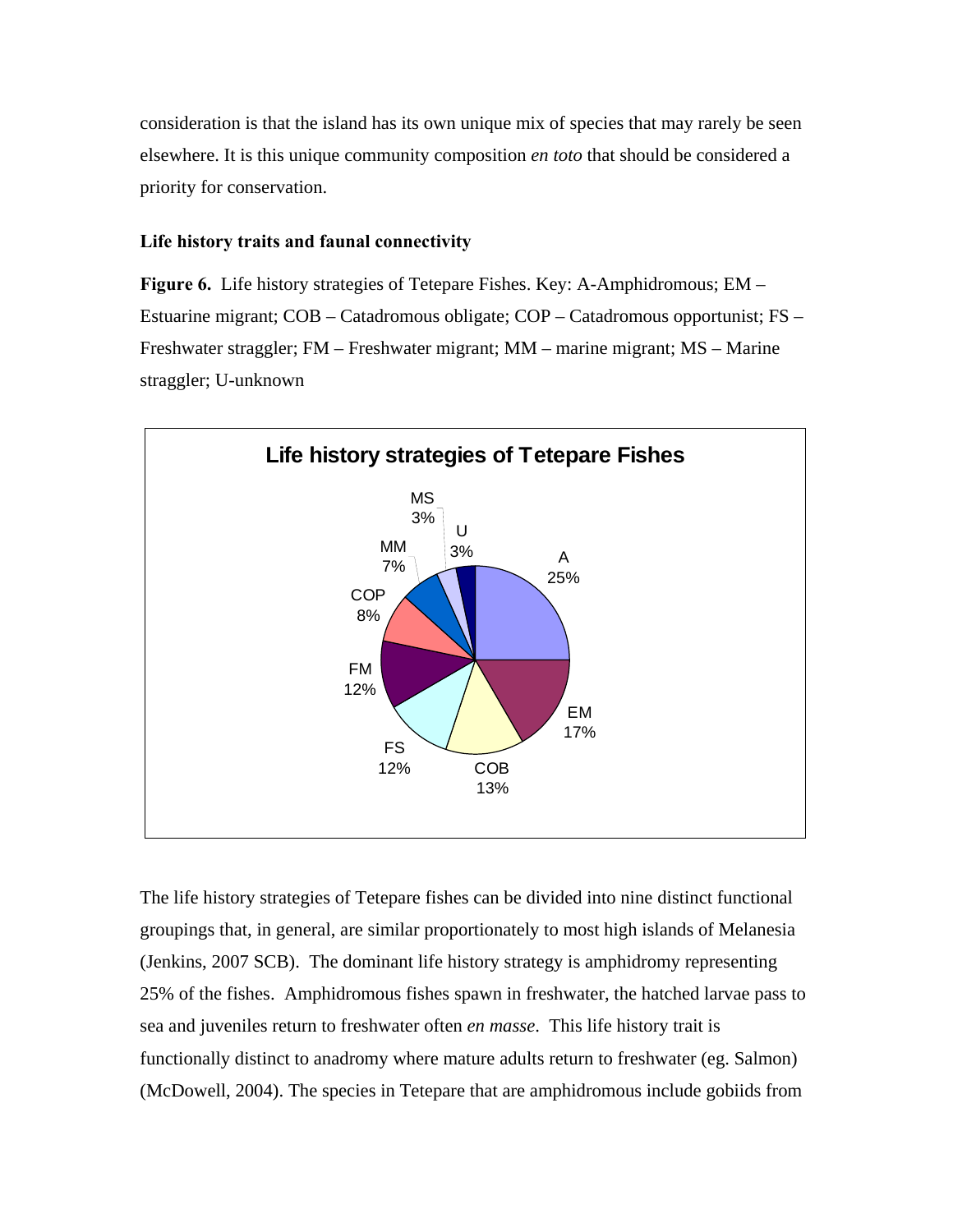the genera *Awaous, Eleotris, Glossogobius, Schismatogobius, Rhyacichthys, Sicyopterus, Stiphodon*, the Terapontid genera *Mesopristes* and the Ophichthid eel *Lamnostoma.*

The next largest functional grouping is the estuarine migrants (17%) which are estuarine spawners with a marine larval phase and/or migration between the estuary and adjacent aquatic habitats**.** This group of fishes includes the gobiid genera *Periopthalmus, Butis*, cardinalfishes of the genus *Apogon*, ponyfishes of the genus *Leiognathus*, the moonfish genus *Monodactylus* and the grouper *Epinephelus polystigma.* The next largest grouping are the catadromous obligates (13%) which spawn at sea and juveniles and/or sub-adults must access freshwater. This group contains freshwater eels of the genus *Anguilla*, the freshwater moray *Gymnothorax polyuranodon*, the milkfish *Chanos chanos*, flagtails of the genus *Kuhlia* and gobies of the genus *Redigobius*. The next grouping (12%) are freshwater stragglers that spawn in freshwater and enter estuaries only briefly if conditions favourable (eg. calm, low salinity conditions). This grouping contains the gobiid genera *Mugilogobius, Belobranchus, Giurus*, the pipefish genus *Microphis* and the Damselfish *Neopomacentrus aquadulcis*. The next grouping is the freshwater migrants (12%) that spawn in freshwater and are present in freshwater and estuaries throughout the year. This group contains the eleotrid genera *Bunaka, Ophiocara*, the glass perchlets of the genus *Ambassis*, the snapper *Lutjanus fuscescens*, the scat *Scatophagus argus* and the scorpianfish *Tetraroge barbata*.

The following group are catadromous opportunists (8%) which exhibit facultative catadromy. This group are sea spawners, the juveniles and/or sub-adults access freshwater when available with only a proportion developing in freshwater and the remainder developing in an estuarine environment. This group contains the snappers *Lutjanus argentimaculatus, Lutjanus fulvus*, the Indo pacific tarpon*, Megalops cyprinoids*, the grunter *Terapon jarbua* and the mullet, *Liza vaigiensis*. The smallest two groups are marine migrants (7%) and marine stragglers (3%). Marine migrants are euryhaline, spawn at sea, occur in high numbers and extensively use the estuary as juveniles and/or adults. This group contains jacks, *Caranx papuensis, Scomberoides commersonianus, Decapterus sp*. and the mullet *Crenimugil crenilabrus*. Marine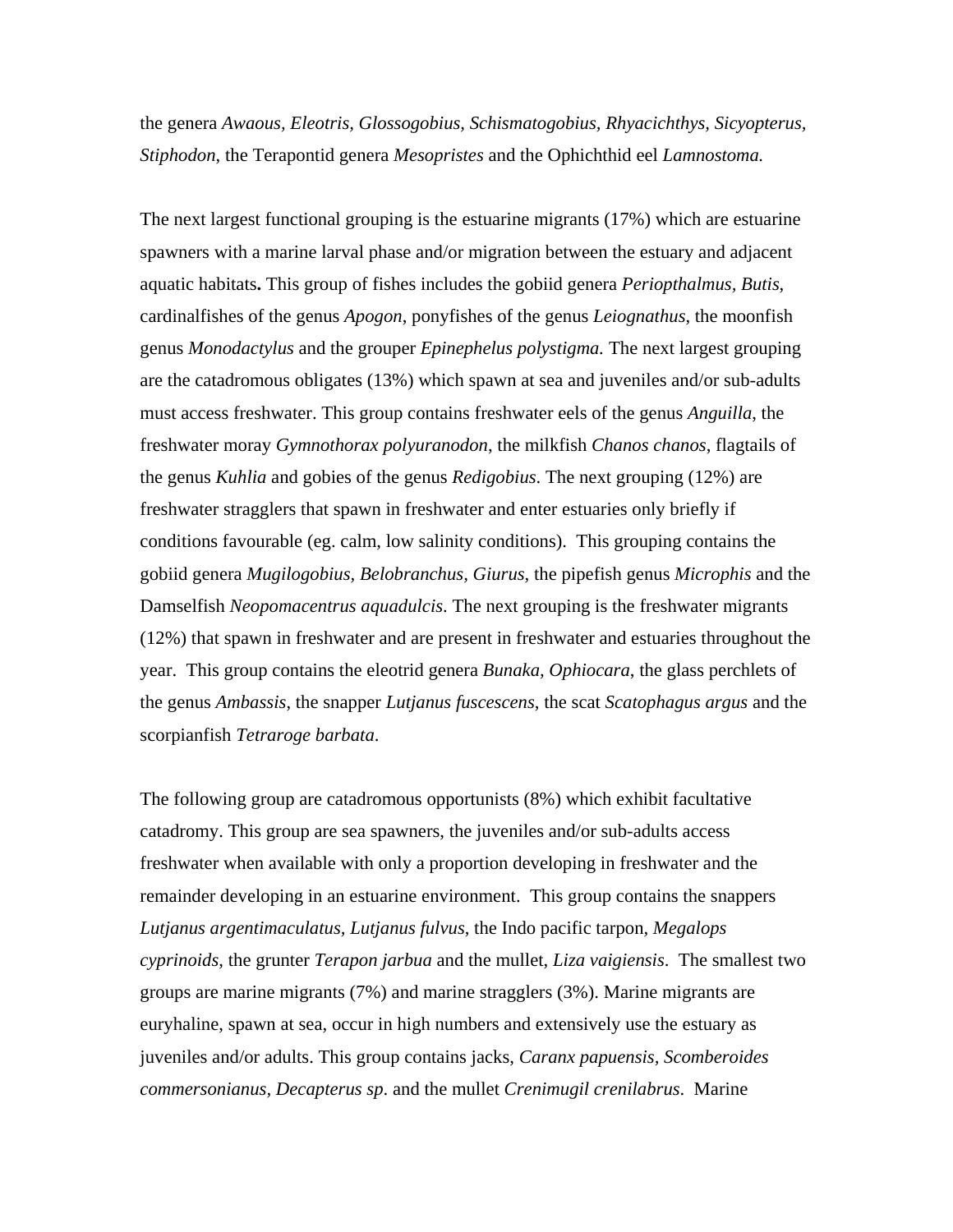stragglers are also euryhaline, spawn at sea, occur in small numbers and usually only in lower reaches of rivers or estuaries. This group includes the worm eel *Moringua cf ferruginea* and the threadfin *Polydactylus sexifilis*. In the final grouping we are unsure of the life history strategy and this is represented by the unknown gobiid family.

If we consider collectively, life history strategy, physiological and morphological limitations and occurrence records of the Tetepare fishes we can divide them into functional groups based on the range of habitats they could potentially occur across (ie. Cross-system connectivity). If we assume that many of the amphidromous fishes can reach headwaters if no major waterfalls are present (we didn't observe any over a few meters in height) then we can divide the fishes into five range groups: 32 % of the fauna will range between the ocean and the lower tidal reaches of streams, 29% will be able to range from the ocean up to the headwaters, 22 % will range from the ocean to the mid reaches, 18% will range from estuary to mid reaches and 16% will range only between the estuarine habitat and lower reaches of streams. This clearly illustrates inextricable ecological links to the ocean with all species likely entering ocean or estuarine environments at periods during their lives. It also points to the fact that around 30% of the fauna can potentially range the full length of the catchments and out to sea across different life stages. This, again, illustrates the high level of cross system connectivity within this fish fauna.

Much of the invertebrate fauna also observed were freshwater prawns (*Macrobrachium sp*), shrimp species (*Palaemon sp., Caridina sp.*) freshwater snails (Neritidae, Thiaridae) and freshwater crabs (*Varuna sp*.), all of which are amphidromous, highly migratory species and can traverse the expanse of the catchment during their lives. If we were to look at percentages of *all* aquatic fauna with a high degree of connectivity across a range of habitats, then the level of inter-habitat connectivity will be even higher than for fishes alone.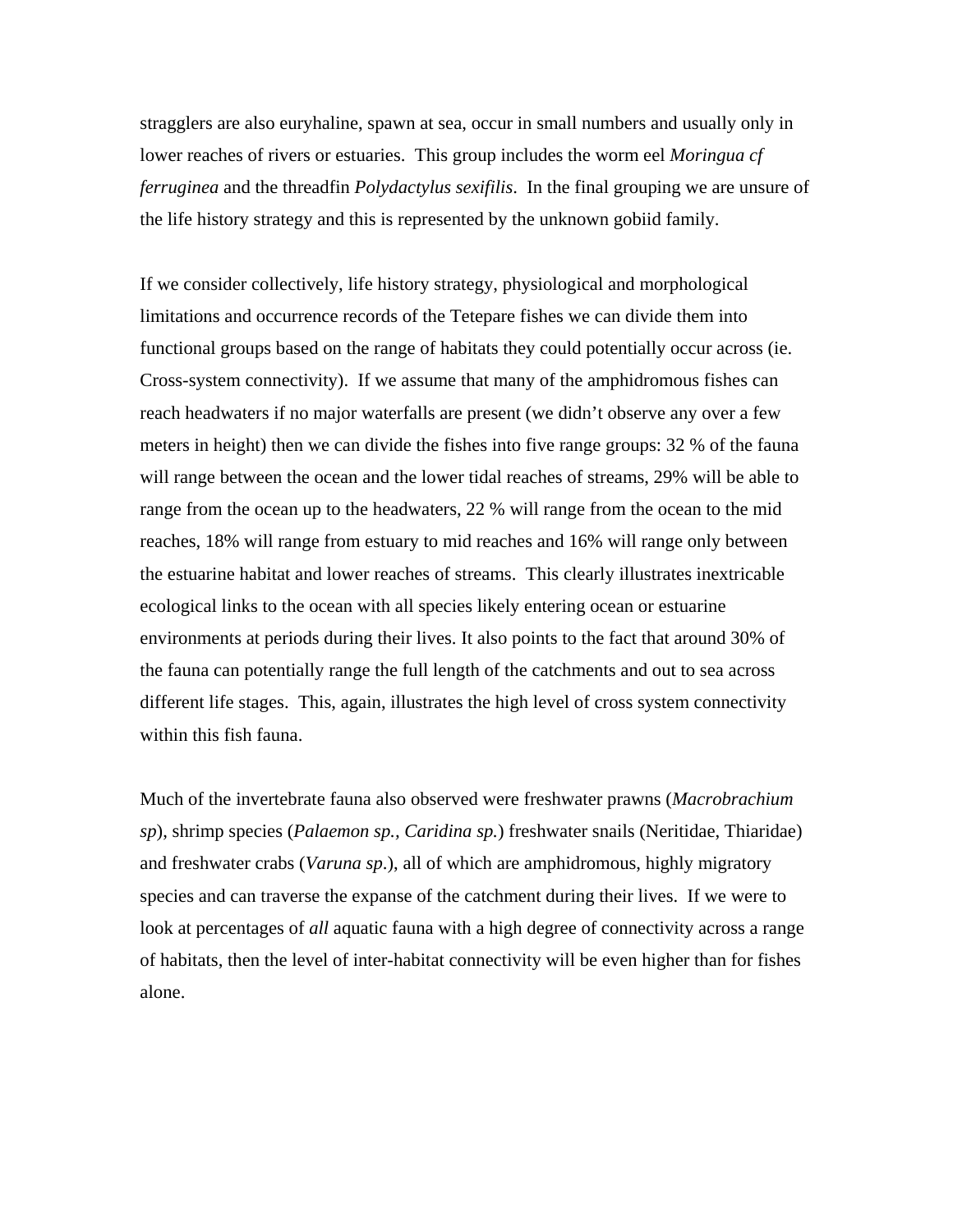#### **Degree of Intactness**

Tetepare Island rivers, streams and lakes are remarkably intact in terms of size structure, density of fishes, catch per unit effort, species composition and water quality. For anecdotal comparison, we can compare results of this study to three previous studies done using the same methodology in heavily utilized rivers and streams of the Fijian archipelago and a Papua New Guinean saline lake (Jenkins, 2005; Jenkins et. al, 2006, WI, unpublished data). Firstly, it is salient that the freshwater bodies of Tetepare have high numbers of large, food-sized, fishes. In the Kubuna River in Viti Levu, Fiji (which has undergone catchment alteration from pine plantations, sugar cane farming and heavy resource utilization by 3 villages) fishes in the 30 – 50 cm size class were entirely absent and only two species (2 individuals) were found within the 20 -30 cm size class (Jenkins, 2005). In comparison, Tetepare's Raro River, of roughly equivalent size, yielded 19 fishes (3 species) in the  $30 - 50$  cm size class and 28 fishes (8 species) in the  $20 - 30$  cm size class. Approximately 23 times as many larger  $(20 – 50$  cm), food-sized, fishes were collected in the Raro than the Kubuna with almost identical fishing effort. This is one clear anecdotal illustration of the unharvested nature of Tetepare water bodies.

Also, if we examine density of fishes, the Kubuna River has a mean of 4.4 fishes/ 100  $m<sup>2</sup>$ whereas the Raro River has a mean of 10.2 fishes/  $100 \text{ m}^2$ . There is approximately 2.3 times higher density of fishes in the Raro than in the Kubuna River. In another study of five rivers in Macuata, Fiji (Jenkins et. al. 2006) the large Dreketi catchment, also impacted by logging, sugar cane farming and heavy village utilization, yielded only 1988 g/hr in river mouth samples versus 22678 g/hr in the mouth of the Raro in Tetepare. This represents an 11.4 times greater catch per unit effort in the Raro River compared to the degraded Fijian river. If we examine the results from a gillnet survey in a peri-urban, heavily utilized, saline lake in Madang, Papua New Guinea (Kranket Lake), the catch per unit effort is approximately 818 g/hr (unpublished data) whereas the result from an equivalent effort and gear type in the un-fished Lake Bangatu in Tetepare is 24087 g/hr. This result indicates a 29 times greater catch per unit effort for the lake in Tetepare.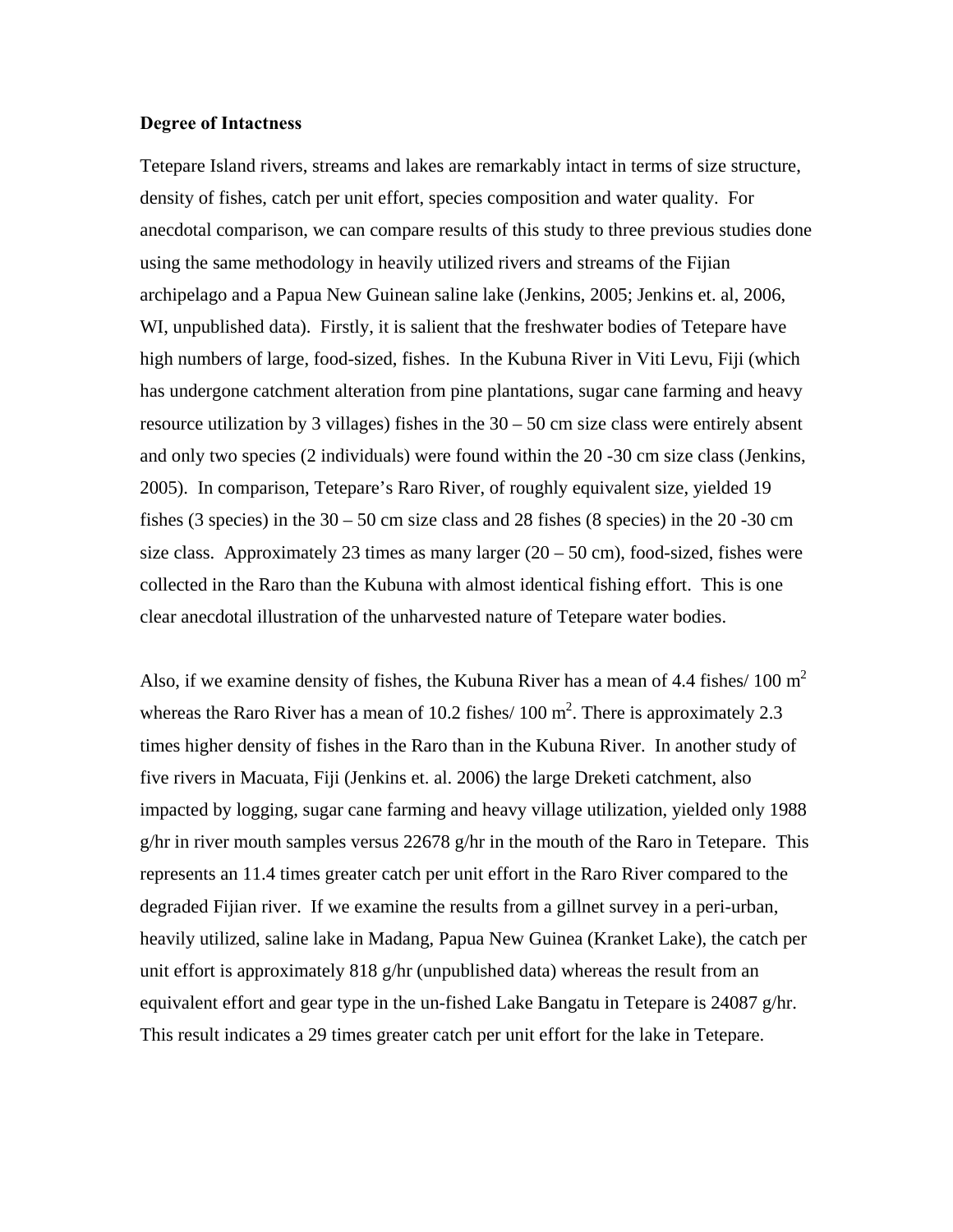Species composition can also reflect the degree to which catchments have been degraded. In Indo-Pacific islands, in particular, many of the smaller gobies from the sub-family Sicydiinae are sensitive to catchment alteration and will be in severely reduced numbers or absent from degraded catchments (Keith, 2003; Jenkins, 2007). Again, using the comparison of the Kubuna River to the Raro River, the Kubuna River had only 2 species (*Sicyopterus lagocephalus* and *Sicyopus zosterophorum*) (4 individuals) only observed in the faster moving side tributaries. The Raro River possessed 5 species (*S.lagocephalus*, *S.longifilis*, *S.n.sp*, *Stiphodon rutilaureus*, *S.n.sp*) (87 individuals) for an equivalent sampling effort.

Some of the water quality characteristics also shed light on the degree of intactness of the Tetepare water bodies with respect to habitat for fishes. The most telling characteristic is the very high levels of dissolved oxygen in Tetepare rivers with a mean of 8.2 mg/l across all sites. Again, comparing to the degraded Kubuna River in Fiji which averaged around 3.3 mg/l (Jenkins, 2005) or to the five catchments in Macuata, Fiji (Jenkins et.al, 2006) (mean 5.1), the dissolved oxygen is exceptionally high. Also, if we examine turbidity, the mean of Tetepare rivers is well below 10 NTUs on average compared to the Kubuna and Macuata rivers with means of 13 and 17 NTUs respectively. All of the other water quality parameters measured for Tetepare are well within the range to support a high diversity and abundance of freshwater fish life.

These measurements and comparisons provide some anecdotal evidence of the level of intactness of Tetepare freshwater bodies. The size structure, density, species composition and catch per unit effort of fishes in Tetepare reflects both the lack of harvesting and the high quality of the water habitat, in turn a function of the unaltered nature of the catchments.

#### **CONSERVATION AND FURTHER STUDY RECOMMENDATIONS**

• In terms of representative catchment intactness, unique species composition, high species diversity, endemism and abundance of fishes, Tetepare is of international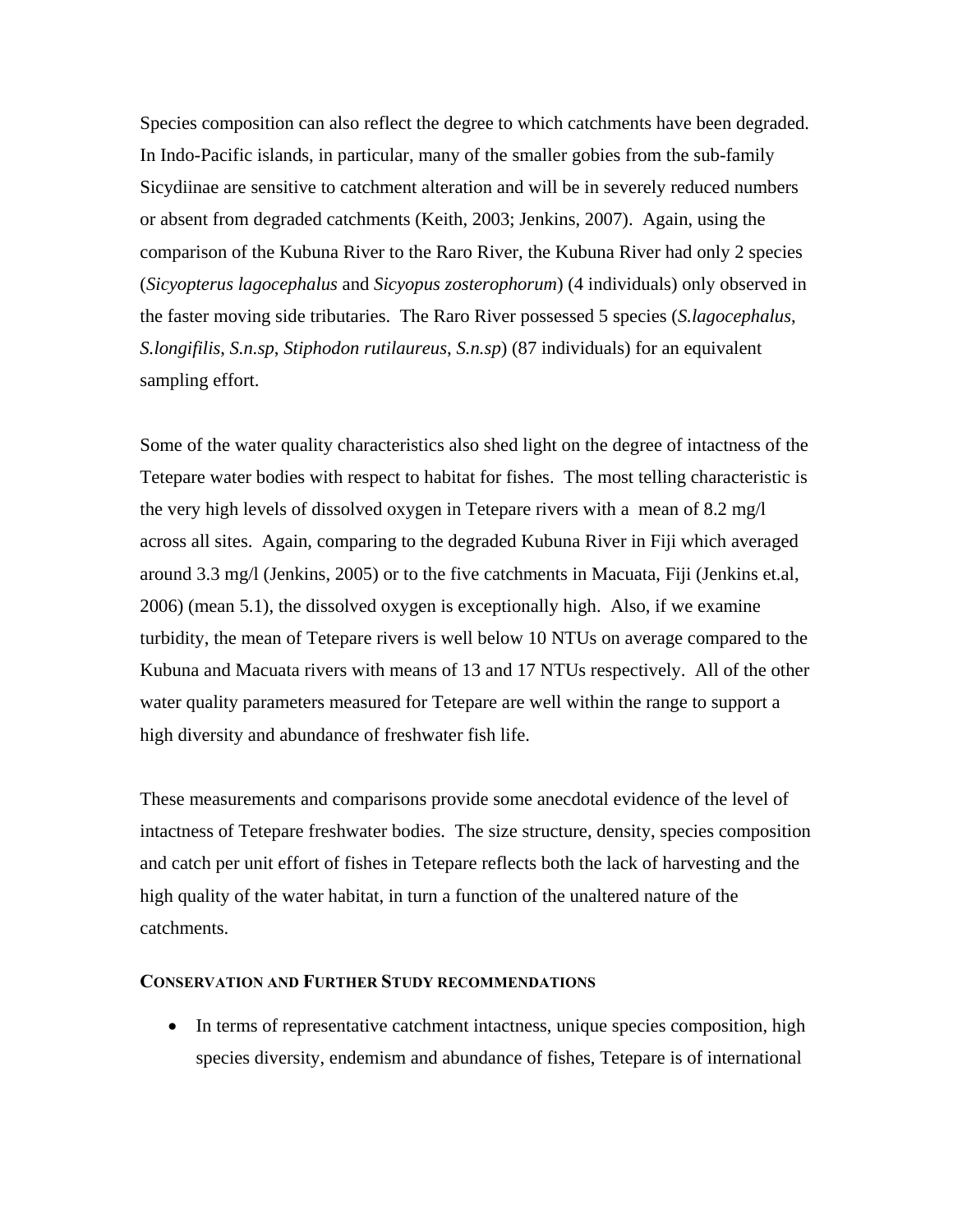and regional significance and should be seriously considered for World Heritage and/or Ramsar nomination.

- The high level of aquatic faunal connectivity between freshwaters and nearby marine areas demonstrates the need to approach conservation of Tetepare from a holistic, ecosystem – based management framework.
- No exotic species of fishes are currently present in Tetepare. An explicit ban on introduction of exotic species of fishes (or any other taxa) should be enforced for Tetepare Island.
- The intactness of Tetepare is a benchmark for freshwater systems on tropical islands of the Indo-Pacific. This benchmark status should be promoted and further understood through longer term ecological studies on the island. Elements of ecosystem function (eg. Species, migratory routes) now lost from related island ecosystems could potentially be restored if understood in an intact form.
- Preservation of a high degree of intactness will require catchments to remain undeveloped and uninhabited and that harvest of river fishes be entirely restricted or, at very least, very carefully managed with clearly articulated size limits, bag limits and gear restrictions (eg. Derris root fishing should be entirely banned, harvest of "white-bait" migrations into rivers should be entirely banned).
- In stream, three dimensional structure created by fallen trees, hanging vegetation and other natural processes should not be removed.
- Current monitoring on Tetepare of coral reef health and turtle nesting could be augmented with stream monitoring of water quality and in-stream faunal abundance.
- Further study is needed of the remaining water bodies of Tetepare, in particular the headwaters which will likely yield additional fish species.
- Systematic surveys of freshwater invertebrate species will likely yield new unique species and further highlight the conservation importance of Tetepare Island.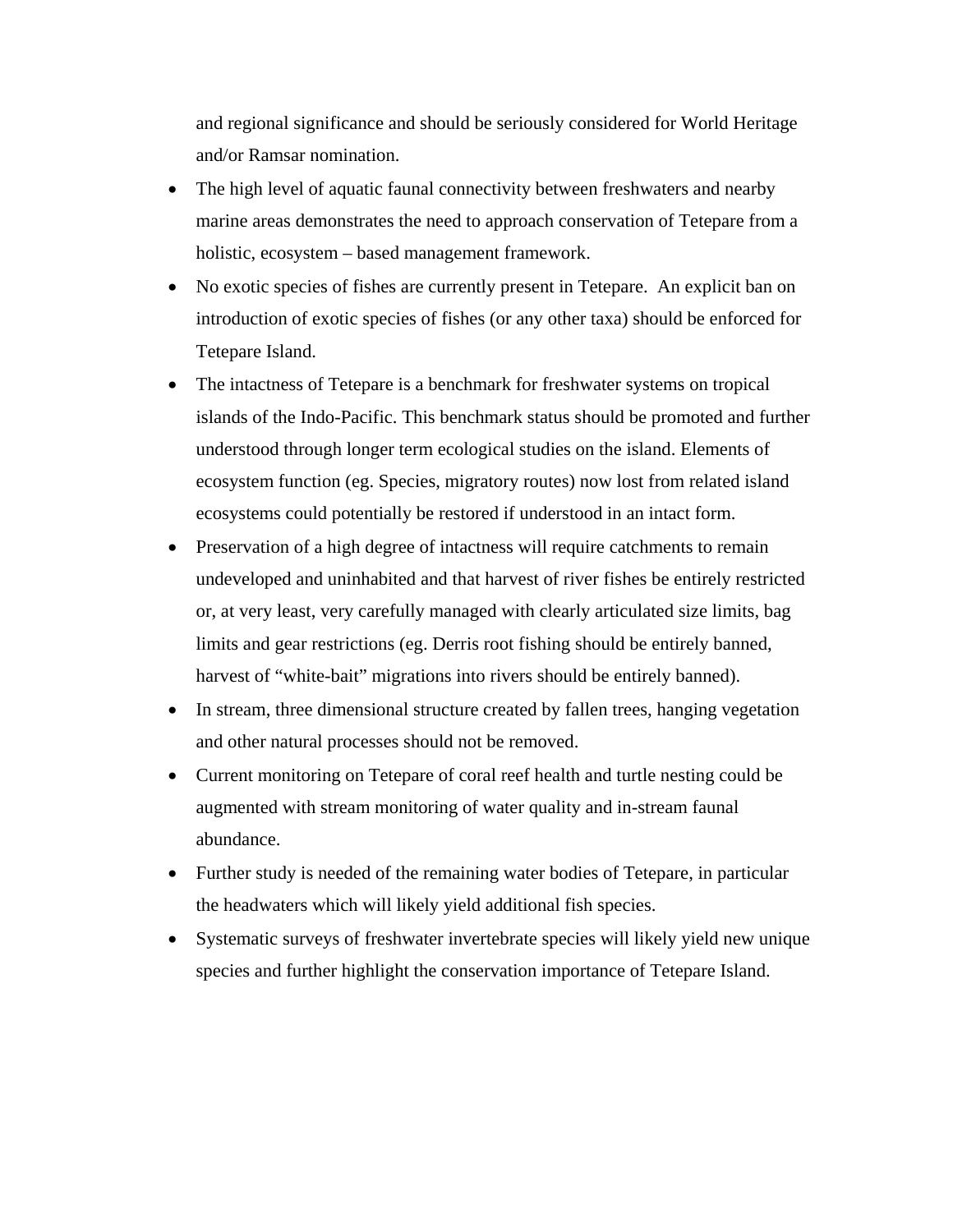#### **References**

- Allen, G.R. 1991. Field Guide to the Freshwater Fishes of New Guinea. Christensen Research Institute. 268pp
- Argent and Carline, 2004, Fish assemblage changes in relation to land use disturbance. Aquatic Ecosystem Health & Management, 7(1):101–114.
- Atherton, J.,Olson, D.,Farley L. & I. Qauqau. 2005. Fiji watersheds at risk: watershed assessment for healthy reefs and fisheries. Wildlife Conservation Society.42ppgs
- Dahl, A. 1980. Regional ecosystem survey of the South Pacific area. SPC/IUCN Technical Paper 179. South Pacific Commission, Noumea.
- Diamond, J. 1976. Proposed forest reserve system and conservation strategy for the Solomon Islands. Unpublished report.
- Gee, D. 2003. Bat survey of Tetepare Island. Tetepare Descendants' Association Technical Report 2. World Wildlife Fund, Solomon Islands.
- Jenkins, A.P., Boseto, D., Mailautoka, K. 2006. Aquatic fauna and water quality of five river catchments in Macuata Province (Vanua Levu, Fiji). Wetlands International – Oceania, Canberra. 21 pgs.
- Jenkins, A.P. 2005. A preliminary study of freshwater fauna and water quality of Kubuna River and tributaries with recommendations for conservation action. Wetlands International – Oceania. John Gorton Building, Canberra. 14 pgs.
- Jenkins, A.P. 2007. Endemism and amphidromy in freshwater fishes of insular Melanesia: critical species and processes for conservation. Presentation to Australasian chapter of Society of Conservation Biology. Wetlands international-Oceania, Canberra.
- Hansell, J.R.F., and J.R.D. Wall. 1976. Land resources of the Solomon Islands. Land Resources Study 18. Land Resources Division, Ministry of Overseas Development, Surrey, England.
- Keith, P. 2003. Biology and ecology of amphidromous Gobiidae of the Indo-Pacific and the Caribbean regions. Journal of Fish Biology. 63: 831-847.
- McDowell, R. M. 2004. Ancestry and amphidromy in island freshwater fish faunas. Fish and fisheries. 5, 75-85
- Read, J.L. and K. Moseby, 2006. Vertebrates of Tetepare Island, Solomon Islands. Pacific Science. Vol 60, no.1:69-79.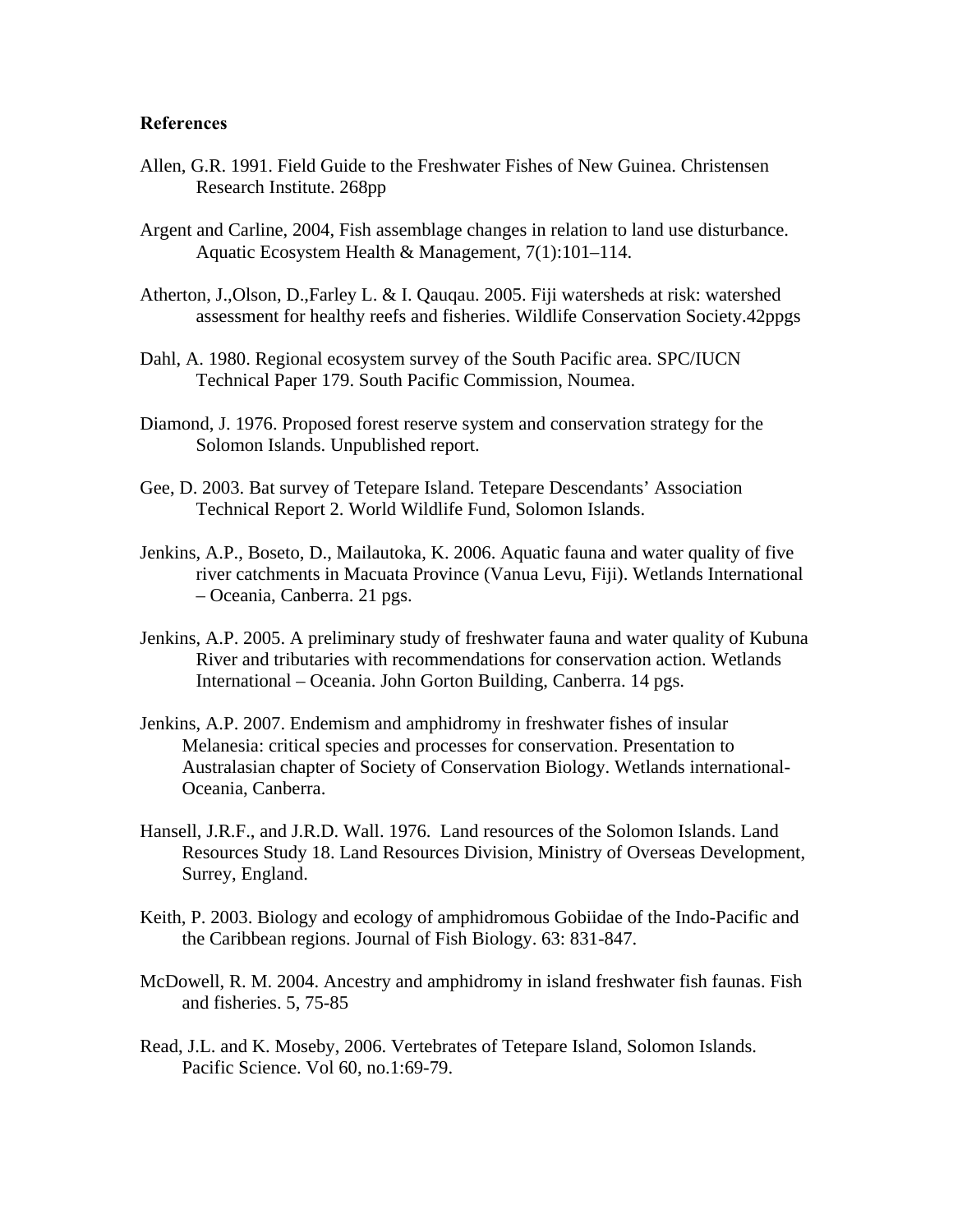**Appendix 1. Select images of Tetepare aquatic habitat collecting sites** 



**Mid Erava River** 



**Mid Hokata River**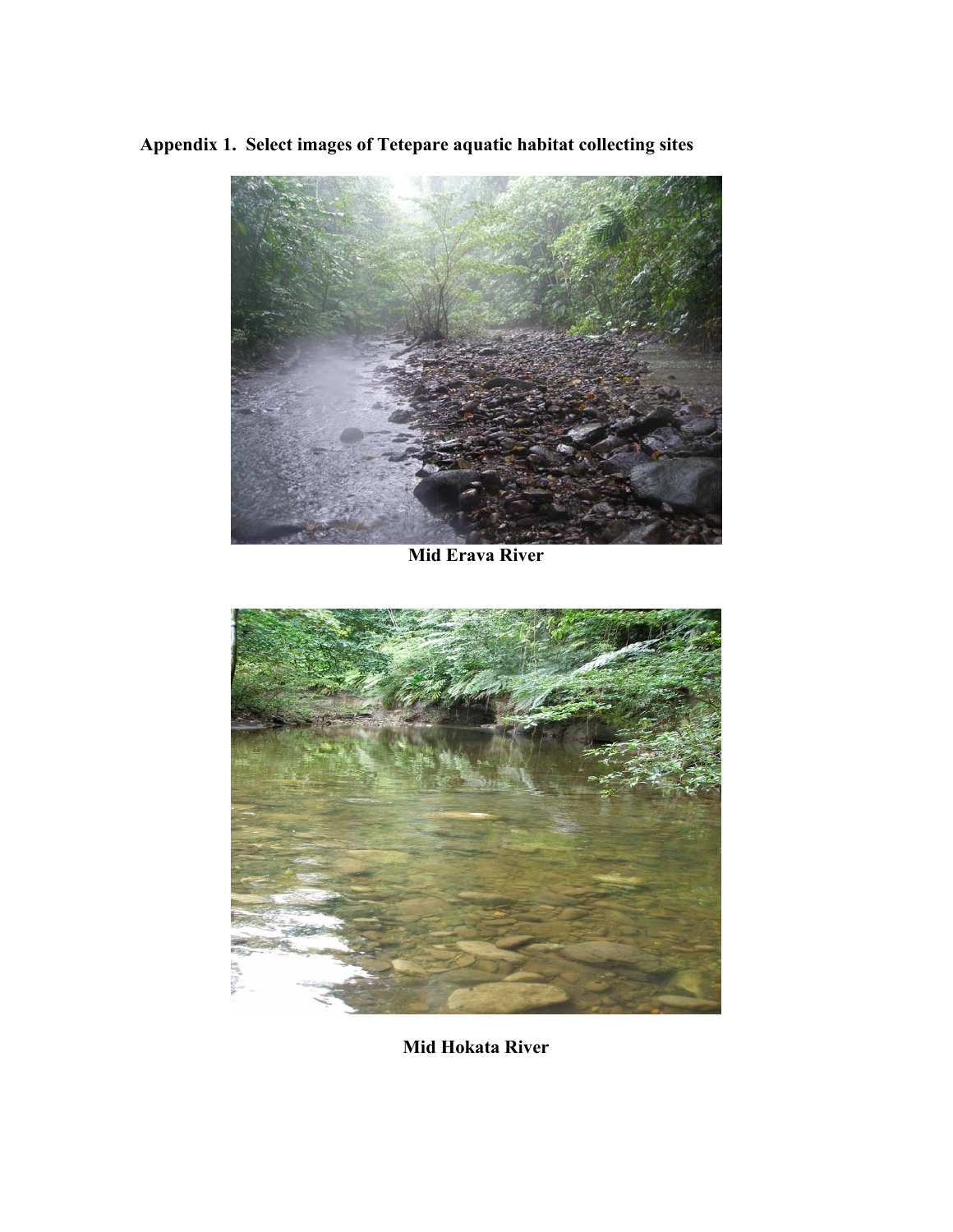

**Mid Fiha Creek** 



**Lake Bangatu (Crocodile Lake)**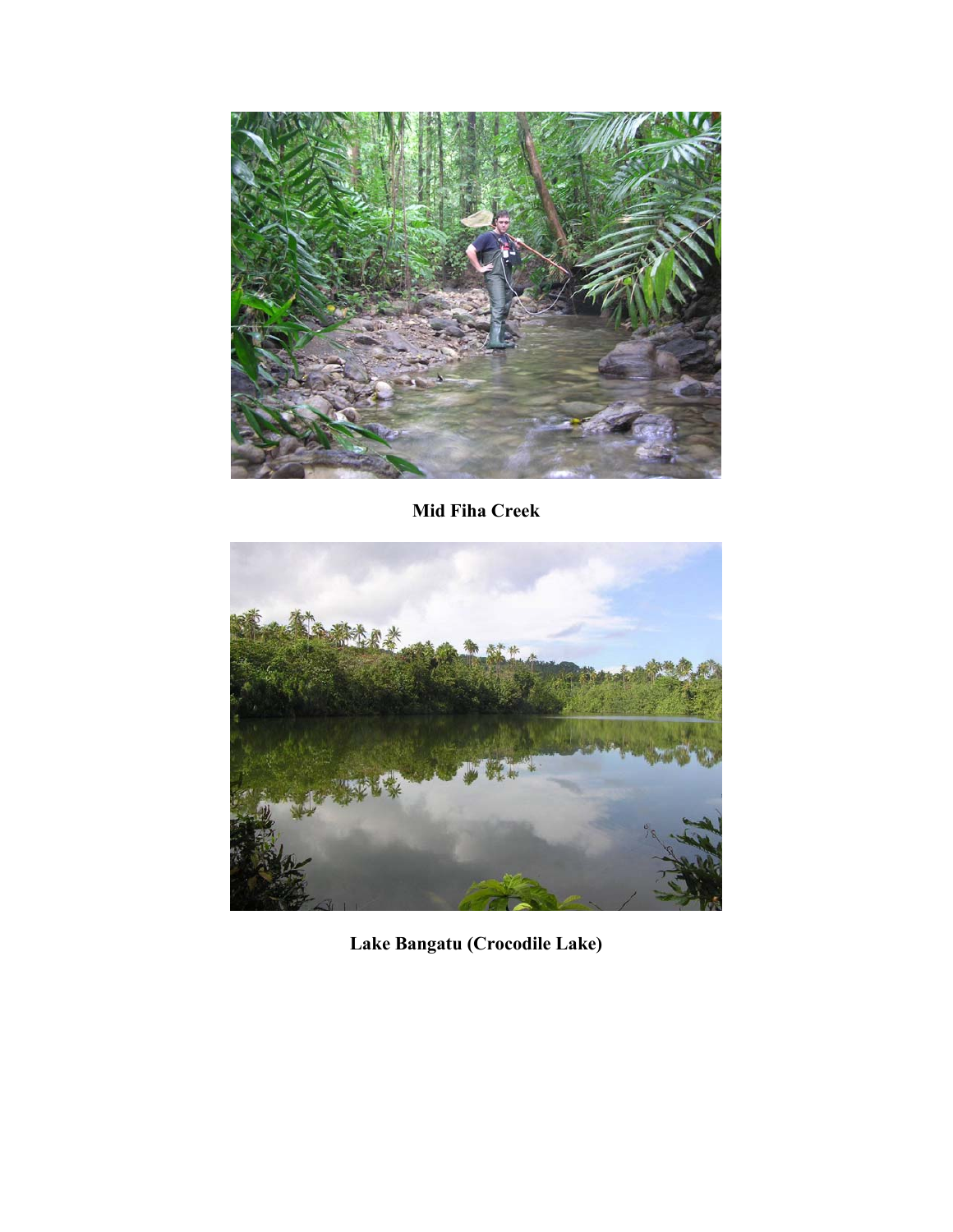

**Lower Raro River** 



**Entrance to Cave Creek**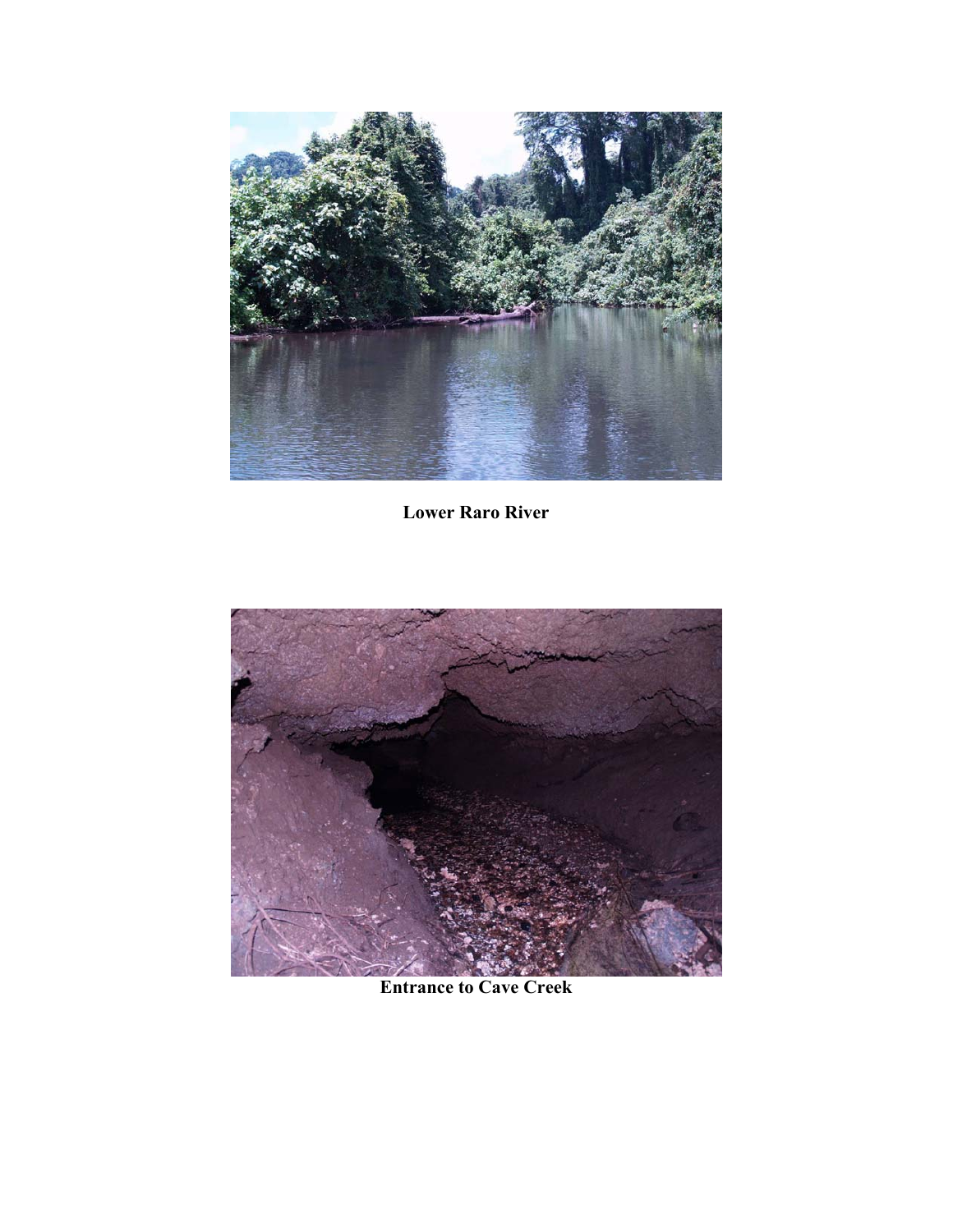**Appendix 2.** Sampling sites and water quality characteristics of freshwater/estuarine water bodies of Tetepare Island, Western Province, Solomon Islands.

Site **1.** Lower-mid Erava River (9/9/06); **2.** Mid-Erava River (9/9/06); **3.** Outlet of Lake Bangatu (10/9/06); **4.**Lake Bangatu (10/9/06); **5.** Upper Raro River (11/9/06); **6.** Uppermid Fiha Creek (11/9/06); **7.**Mid- Fiha Creek (11/9/06); **8.** Namba 3 cave creek (12/9/06); **9.** Upper-mid Erava River (12/9/06); **10.** Lower-mid Raro River (13/9/06); **11.** Mid-Raro River (13/9/06); **12.**Upper-mid Raro River (13/9/06); **13.** Mouth of Raro River (13/9/06); **14.** Lake Saromana (14/9/06); **15.** Mid- Hokata River (14/9/06).

| site             | <b>GPS</b>    | <b>Current</b> | Depth        | Width          | Conductivity | <b>Turbidity</b> | DO     | <b>Salinit</b> | pH        | Temp |
|------------------|---------------|----------------|--------------|----------------|--------------|------------------|--------|----------------|-----------|------|
|                  | Co-ordinates  | <b>Speed</b>   | (m)          | (m)            | $(\mu S)$    | (NTU)            | (mg/L) | y              |           | (C)  |
|                  |               | (m/s)          |              |                |              |                  |        | (ppt)          |           |      |
| $\mathbf{1}$     | S 08°42.50.27 | 0.2            | $\mathbf{1}$ | $\overline{9}$ | 195.9        | $<$ 10           | 8.1    | 0.0            | 7.0       | 25.8 |
|                  | E157°28.57.92 |                |              |                |              |                  |        |                |           |      |
| $\overline{2}$   | S 08°42.30.31 | 0.3            | $\mathbf{1}$ | 10             | 222.4        | <10              | 8.2    | 0.0            | 7.2       | 26.6 |
|                  | E157°29.01.23 |                |              |                |              |                  |        |                |           |      |
| 3                | S 08°42.03.52 | 1.5            | 0.3          | 1.5            | 505.0        | <10              | 7.9    | 0.2            | 7.88      | 29.9 |
|                  | E157°27.00.19 |                |              |                |              |                  |        |                |           |      |
| 4                | S 08°42.13.58 | 0.0            | NA           | 30             | 551.0        | $<$ 10           | 9.7    | 0.2            | 8.00      | 31.1 |
|                  | E157°26.58.52 |                |              |                |              |                  |        |                |           |      |
| 5                | S 08°43.12.46 | 0.3            | 0.1          | 2.8            | 58.1         | <10              | 8.7    | 0.0            | 7.51      | 25.0 |
|                  | E157°35.12.35 |                |              |                |              |                  |        |                |           |      |
| 6                | S 08°45.29.94 | 0.03           | 0.2          | 0.9            | 241.1        | <10              | 7.0    | 0.0            | <b>NA</b> | 25.5 |
|                  | E157°83.44.21 |                |              |                |              |                  |        |                |           |      |
| 7                | S 08°45.52.37 | 0.3            | 0.4          | 7.4            | 341.3        | <10              | 8.1    | 0.2            | 7.20      | 25.5 |
|                  | E157°33.53.09 |                |              |                |              |                  |        |                |           |      |
| 8                | NA            | 0.3            | 0.03         | $\mathbf{1}$   | 456.3        | $<$ 10           | 5.6    | 0.2            | 7.10      | 26.0 |
|                  |               |                |              |                |              |                  |        |                |           |      |
| $\boldsymbol{9}$ | S 08°45.52.35 | 0.5            | 0.3          | $\overline{4}$ | 254.7        | <10              | 8.1    | 0.0            | 7.10      | 26.6 |
|                  | E157°33.53.12 |                |              |                |              |                  |        |                |           |      |
| 10               | S 08°42.19.95 | 0.2            | 0.5          | 21             | 377.0        | <10              | 8.5    | 0.2            | 9.03      | 25.9 |
|                  | E157°32.10.80 |                |              |                |              |                  |        |                |           |      |
| 11               | S 08°42.22.49 | 0.5            | 1.5          | 15             | 300.4        | <10              | 8.1    | 0.1            | 8.00      | 26.0 |
|                  | E157°32.14.63 |                |              |                |              |                  |        |                |           |      |
| 12               | S 08°42.22.15 | 0.4            | 0.8          | 20             | 295.2        | <10              | 8.2    | 0.1            | 7.77      | 25.7 |
|                  | E157°32.14.63 |                |              |                |              |                  |        |                |           |      |
| 13               | S 08°43.12.46 | 1.5            | 2.0          | 22             | 420.1        | 15.0             | 7.8    | 0.2            | 7.71      | 26.2 |
|                  | E157°35.12.35 |                |              |                |              |                  |        |                |           |      |
| 14               | S 08°42.19.13 | 0.0            | <b>NA</b>    | 18             | 356.9        | 12.0             | 5.1    | 0.1            | 7.76      | 28.8 |
|                  | E157°36.00.50 |                |              |                |              |                  |        |                |           |      |
| 15               | S 08°43.12.46 | 1.5            | 0.4          | 13             | 6.4          | <10              | 8.0    | 0.0            | 7.75      | 26.0 |
|                  | E157°35.12.35 |                |              |                |              |                  |        |                |           |      |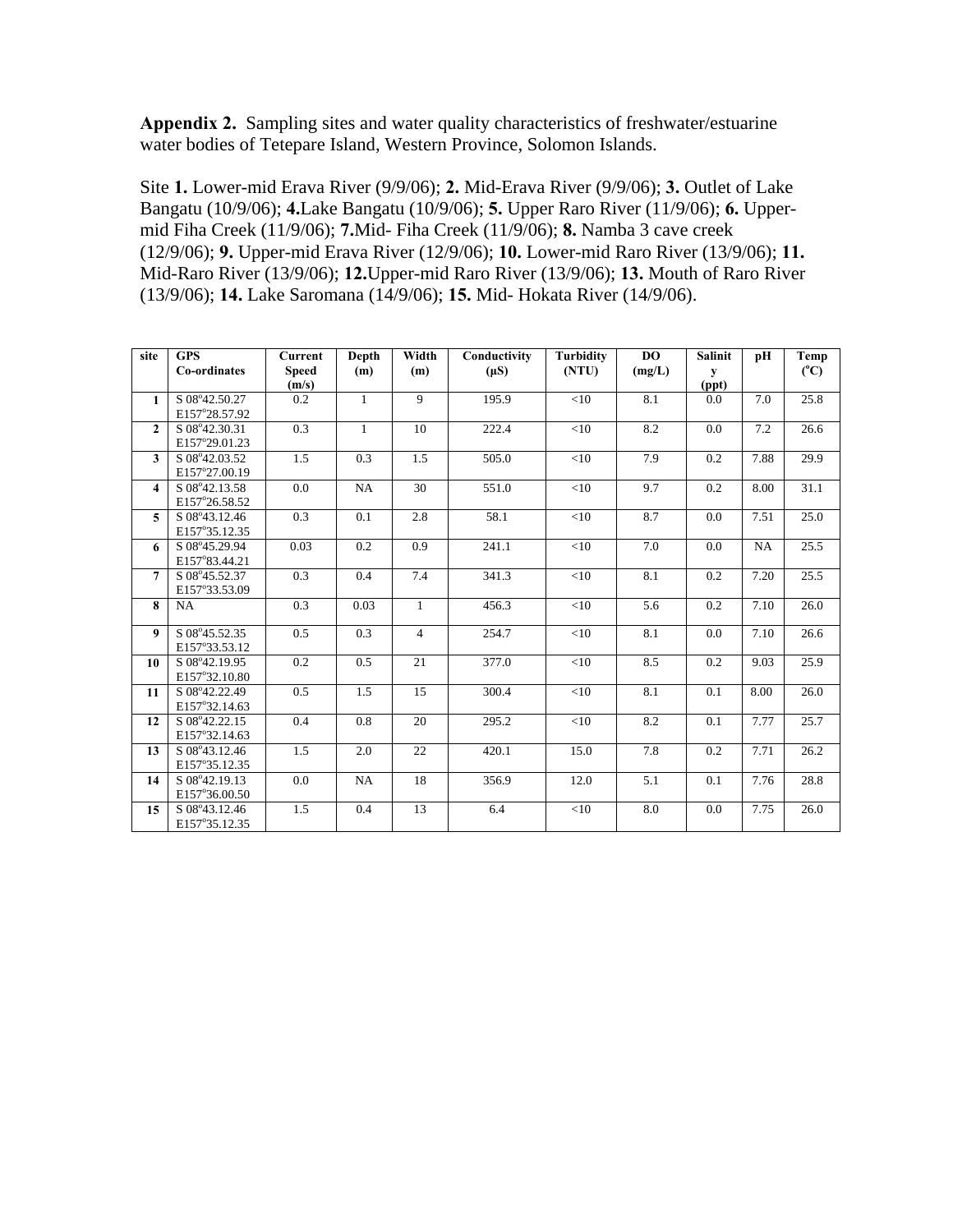**APPENDIX 3. Diversity, abundance and catch per unit effort by reach in six Tetepare Island freshwater habitats. GN-Gill Net; EF-Electrofisher; SN-Seine Net** 

## **RARO RIVER**

| <b>REACH</b>     | # SPECIES | # FISHES | CPUE(g/hr) | <b>GEAR TYPE</b> |
|------------------|-----------|----------|------------|------------------|
| lower            |           | 29       | 22678.01   | <b>GN</b>        |
| low-mid          | 12        | 49       | 6517.7     | EF, SN           |
| midreach         | 16        | 90       | 1026.2     | EF, SN           |
| mid-upper        | 17        | 109      | 8134.5     | EF, SN           |
| headwater        |           |          | 269.31     | EF, SN           |
|                  |           |          |            |                  |
| <b>TOTAL SP.</b> |           |          |            |                  |
| <b>ENDEMICS</b>  |           |          |            |                  |

## **ERAVA RIVER**

| <b>REACH</b>     | # SPECIES | $#$ FISHES | CPUE(g/hr) | <b>GEAR TYPE</b> |
|------------------|-----------|------------|------------|------------------|
| low-mid          |           | 70         | 2952.02    | EF, SN           |
| midreach         |           | 65         | 1026.2     | EF, SN           |
| mid-upper        |           | 81         | 8134.5     | EF, SN           |
|                  |           |            |            |                  |
| <b>TOTAL SP.</b> |           |            |            |                  |
| <b>ENDEMICS</b>  |           |            |            |                  |

#### **HOKATA RIVER**

| <b>REACH</b> | # SPECIES | $#$ FISHES | CPUE(g/hr) | <b>GEAR TYPE</b> |
|--------------|-----------|------------|------------|------------------|
| midreach     |           | 102        | 7722 G     | EF.SN            |
| ENDEMICS     |           |            |            |                  |

## **FIHA CREEK**

| <b>REACH</b>     | # SPECIES | $#$ FISHES | $\vert$ CPUE (g/hr) | <b>GEAR TYPE</b> |
|------------------|-----------|------------|---------------------|------------------|
| Upper-mid        |           | 19         | 892.49              | EF, SN           |
| midreach         |           | 19         | 1332.17             | EF, SN           |
|                  |           |            |                     |                  |
| <b>TOTAL SP.</b> |           |            |                     |                  |
| <b>ENDEMICS</b>  |           |            |                     |                  |

#### **LAKE BANGATU**

| <b>REACH</b>     | # SPECIES | $#$ FISHES | $\mathbf C$ PUE (g/hr) | <b>GEAR TYPE</b> |
|------------------|-----------|------------|------------------------|------------------|
| midlake          |           | 32         | 24087.1                | GN               |
| outlet creek     |           | 67         | 1065.7                 | EF, SN           |
|                  |           |            |                        |                  |
| <b>TOTAL SP.</b> |           |            |                        |                  |
| <b>ENDEMICS</b>  |           |            |                        |                  |

## **LAKE SAROMANA**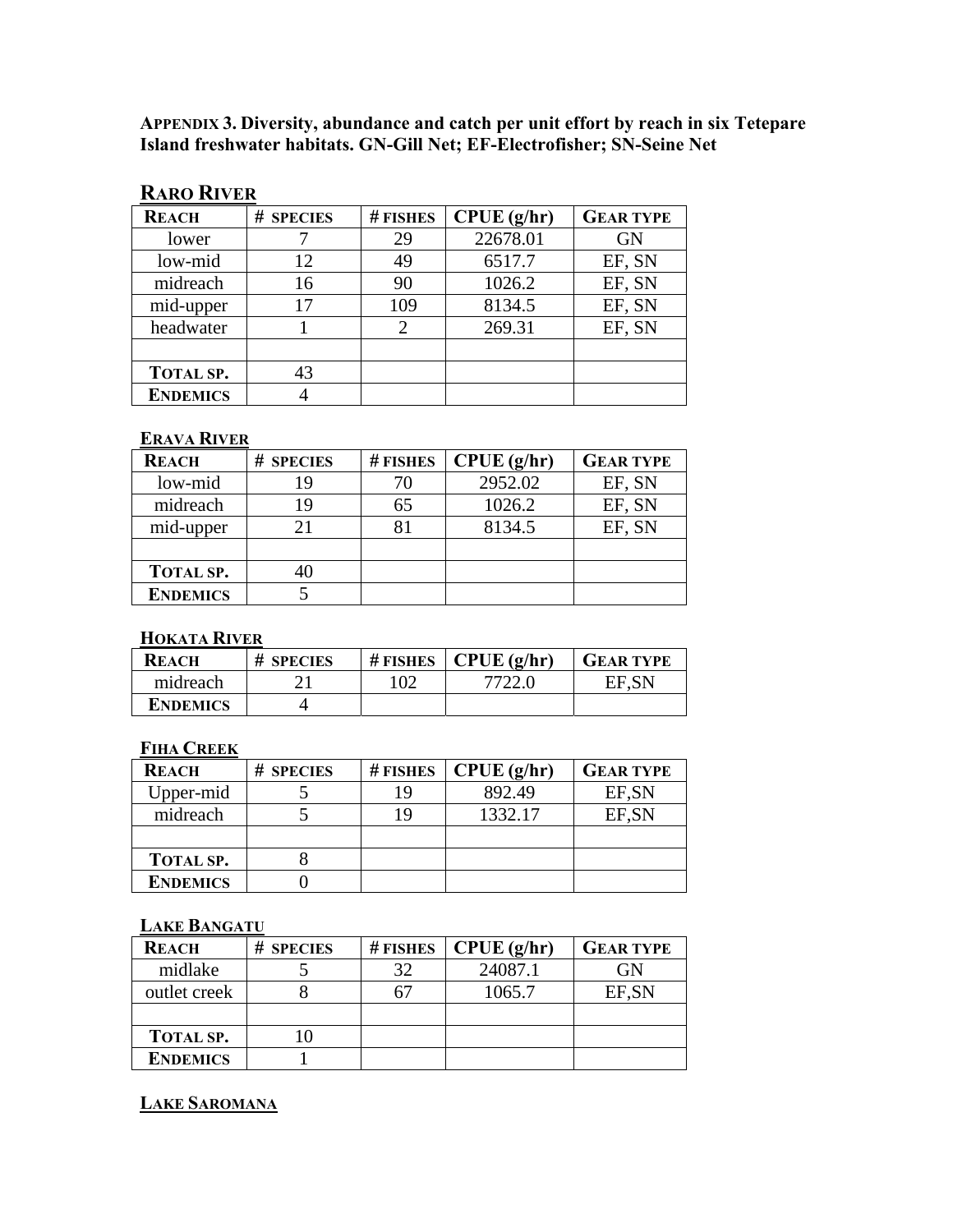| <b>REACH</b>    | # SPECIES | # FISHES $\mathbf \cdot$ CPUE (g/hr) | <b>GEAR TYPE</b> |
|-----------------|-----------|--------------------------------------|------------------|
| lake edge       |           | 816.48                               |                  |
| <b>ENDEMICS</b> |           |                                      |                  |

## **Appendix 4. Aquatic snails collected on Tetepare Island (numbers collected in parentheses)**

## **Mid Raro**

- *1. Melanoides plicaria* (2)
- *2. Septaria porcellana* (2)
- *3. Neritina pulligera* (2)
- *4. Clithon corena* (5)
- *5. Clithon bicolour* (2)
- *6. Clithon cancellata* (2)

## **Upper Raro River**

1. *Neritodryas subsulcata* (3)

## **Saromana Lake & mid Hokata River**

- *1. Melanoides punctata* (5)
- 2. *Clithon francoisi* (2)
- 3. *Septaria porcellana* (2)
- 4. *Thiara cancellata (1)*

## **Bangatu Lake**

- *1. Thiara scabra* (11)
- *2. Melanoides punctata* (9)
- *3. Unknown Thiarid* **(1)**

## **Erava River**

1. *Clithon olivacens* (1)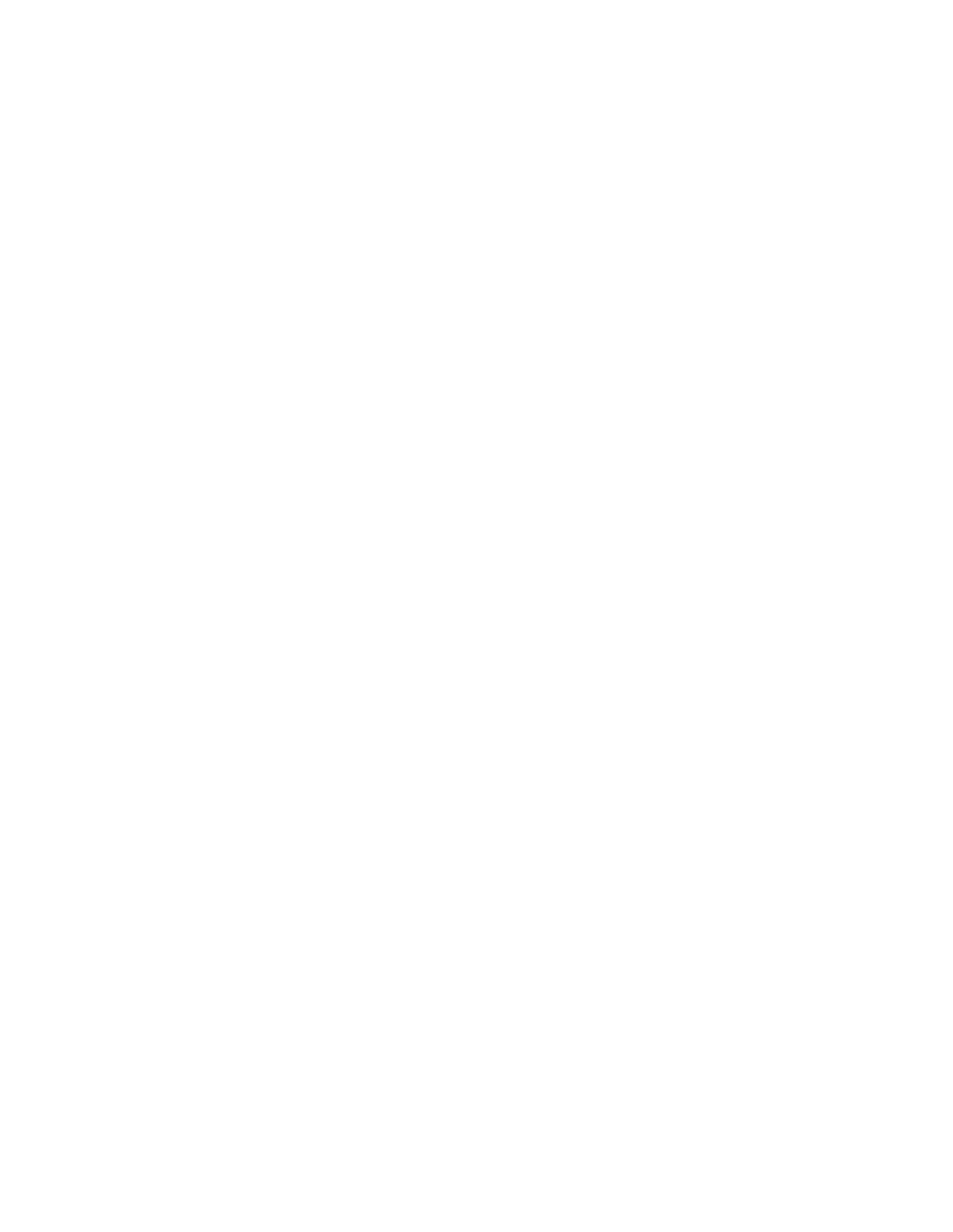| <b>FAMILY</b> | <b>SPECIES</b>                                    | 1     | $\overline{2}$ | 3    | 4     | 5     | 6     | 7     | 8     | 9     | 10    | 11   | 12    | 13    | 14    | 15    |
|---------------|---------------------------------------------------|-------|----------------|------|-------|-------|-------|-------|-------|-------|-------|------|-------|-------|-------|-------|
| Ambassidae    | Ambassis<br>interruptus                           | 0.00  | 0.00           | 3.12 | 0.00  | 0.00  | 0.00  | 0.00  | 0.00  | 0.00  | 3.45  | 0.00 | 0.00  | 0.00  | 0.00  | 0.00  |
|               | Ambassis miops                                    |       |                |      |       |       |       |       |       |       |       |      |       |       |       |       |
| Anguillidae   | Anguilla                                          | 3.39  | 3.02           | 0.00 | 0.00  | 0.00  | 0.00  | 0.00  | 0.00  | 3.32  | 0.00  | 0.00 | 0.00  | 0.00  | 0.00  | 0.00  |
|               | marmorata<br>Anguilla                             | 0.00  | 0.00           | 0.00 | 0.00  | 0.00  | 62.60 | 0.00  | 18.70 | 17.72 | 0.00  | 0.00 | 14.65 | 0.00  | 0.00  | 26.88 |
| Apogonidae    | megastoma<br>Apogon hyalosoma                     | 0.00  | 90.00          | 0.00 | 0.00  | 38.34 | 35.00 | 0.00  | 0.00  | 0.00  | 0.00  | 0.00 | 0.00  | 0.00  | 0.00  | 0.00  |
|               |                                                   | 0.00  | 0.00           | 0.00 | 0.00  | 0.00  | 0.00  | 0.00  | 0.00  | 0.00  | 15.00 | 0.00 | 0.00  | 0.00  | 0.00  | 0.00  |
|               | Apogon lateralis                                  | 0.00  | 0.00           | 0.00 | 0.00  | 0.00  | 0.00  | 0.00  | 0.00  | 0.00  | 4.43  | 0.00 | 0.00  | 0.00  | 0.00  | 0.00  |
| Carangidae    | Caranx papuensis                                  |       |                |      |       |       |       |       |       |       |       |      |       |       |       |       |
|               |                                                   | 0.00  | 0.00           | 0.00 | 0.00  | 0.00  | 0.00  | 0.00  | 0.00  | 0.00  | 0.00  | 0.00 | 0.00  | 30.00 | 0.00  | 0.00  |
|               | Decapterus cf<br>macarellus<br>Scomberoides       | 0.00  | 0.00           | 0.00 | 0.00  | 0.00  | 0.00  | 0.00  | 0.00  | 0.00  | 0.00  | 0.00 | 0.00  | 23.00 | 0.00  | 0.00  |
| Chanidae      | commersonianus<br>Chanos chanos                   | 0.00  | 0.00           | 0.00 | 0.00  | 0.00  | 0.00  | 0.00  | 0.00  | 0.00  | 0.00  | 0.00 | 0.00  | 30.00 | 0.00  | 0.00  |
|               |                                                   | 0.00  | 0.00           | 0.00 | 33.70 | 0.00  | 0.00  | 0.00  | 0.00  | 0.00  | 0.00  | 0.00 | 0.00  | 0.00  | 0.00  | 0.00  |
| Eleotridae    | Belobranchus<br>belobranchus<br>Bunaka gyrinoides | 0.00  | 0.00           | 0.00 | 0.00  | 0.00  | 0.00  | 0.00  | 0.00  | 6.27  | 0.00  | 0.00 | 7.27  | 0.00  | 0.00  | 7.85  |
|               |                                                   | 0.00  | 0.00           | 2.45 | 0.00  | 0.00  | 2.60  | 2.22  | 0.00  | 0.00  | 0.00  | 2.57 | 0.00  | 0.00  | 0.00  | 0.00  |
|               | <b>Butis butis</b>                                | 0.00  | 3.18           | 0.00 | 0.00  | 0.00  | 0.00  | 0.00  | 0.00  | 0.00  | 3.02  | 0.00 | 0.00  | 0.00  | 0.00  | 0.00  |
|               | <b>Butis amboinensis</b>                          |       |                |      |       |       |       |       |       |       |       |      |       |       |       |       |
|               | Eleotris fusca                                    | 4.36  | 0.00           | 0.00 | 0.00  | 0.00  | 0.00  | 0.00  | 0.00  | 4.47  | 0.00  | 0.00 | 6.37  | 0.00  | 0.00  | 0.00  |
|               | <b>Fleotris</b>                                   | 1.95  | 0.00           | 3.55 | 2.12  | 0.00  | 6.04  | 2.24  | 9.61  | 0.00  | 0.00  | 8.10 | 7.21  | 0.00  | 6.00  | 4.22  |
|               | melanosoma<br>Giuris                              | 2.02  | 5.07           | 4.32 | 0.00  | 0.00  | 0.00  | 0.00  | 0.00  | 0.00  | 0.00  | 0.00 | 0.00  | 0.00  | 0.00  | 0.00  |
|               | magaritaceous<br>Giurus hoedti                    | 13.95 | 0.00           | 0.00 | 0.00  | 0.00  | 0.00  | 15.00 | 0.00  | 0.00  | 0.00  | 0.00 | 11.71 | 0.00  | 15.00 | 12.00 |
|               | <b>Hyseleotris</b>                                | 0.00  | 0.00           | 0.00 | 0.00  | 0.00  | 9.92  | 0.00  | 0.00  | 0.00  | 0.00  | 0.00 | 0.00  | 0.00  | 0.00  | 0.00  |
|               | quentheri                                         | 0.00  | 0.00           | 0.00 | 0.00  | 0.00  | 0.00  | 0.00  | 0.00  | 0.00  | 0.00  | 0.00 | 3.69  | 0.00  | 0.00  | 0.00  |

## **Appendix 5. Mean lengths of fishes by site (cm SL).**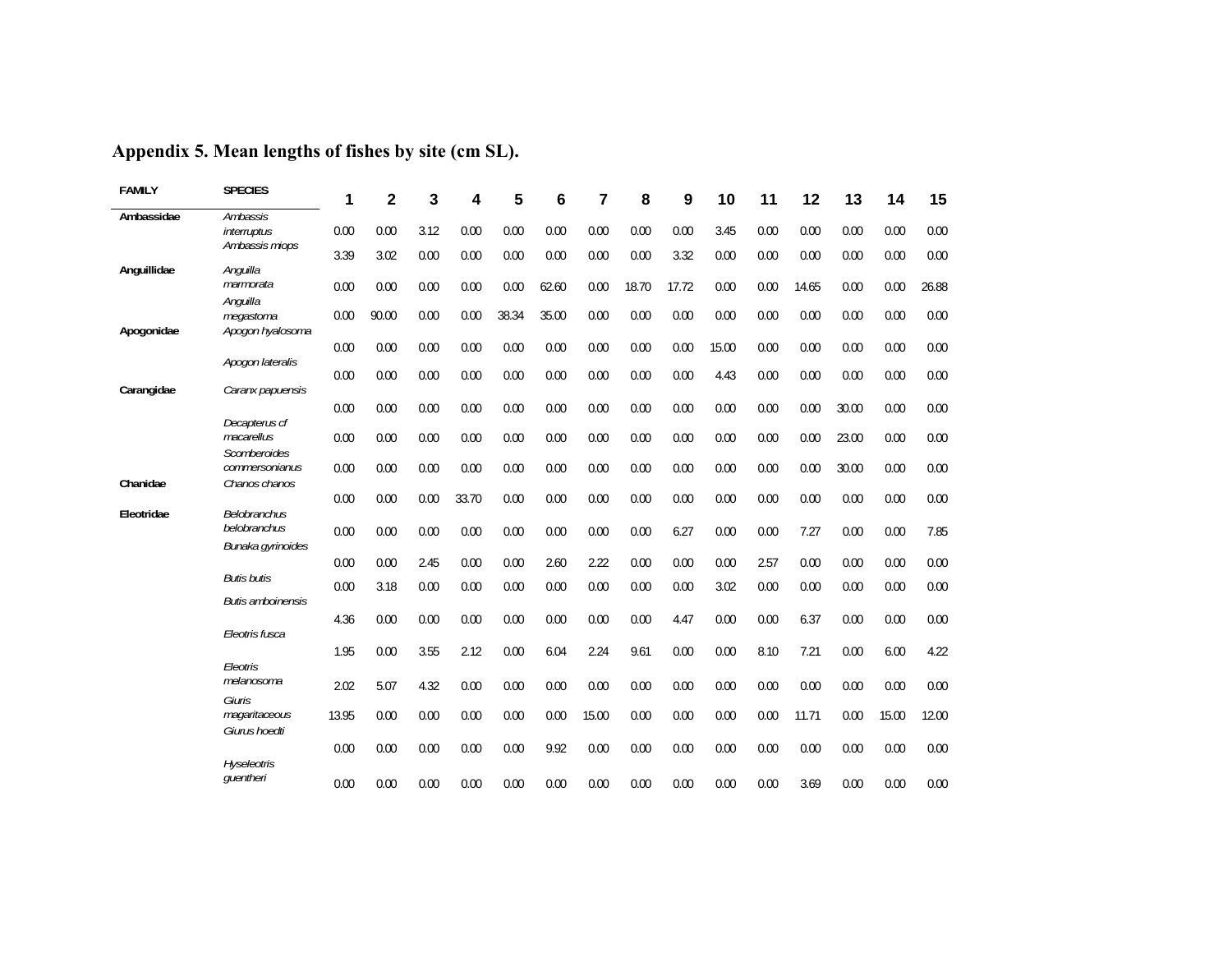|               | Ophiocara<br>porocephala                  |       |       |       |      |      |      |       |      |       |       |       |       |       |       |       |
|---------------|-------------------------------------------|-------|-------|-------|------|------|------|-------|------|-------|-------|-------|-------|-------|-------|-------|
| Gobiidae      | Awaous ocellaris                          | 0.00  | 17.50 | 0.00  | 0.00 | 0.00 | 0.00 | 0.00  | 0.00 | 0.00  | 0.00  | 0.00  | 0.00  | 0.00  | 18.50 | 5.16  |
|               |                                           | 5.00  | 7.00  | 0.00  | 0.00 | 0.00 | 0.00 | 0.00  | 0.00 | 10.00 | 0.00  | 12.00 | 0.00  | 0.00  | 0.00  | 0.00  |
|               | Glossogobius sp                           | 4.81  | 8.17  | 0.00  | 0.00 | 0.00 | 0.00 | 0.00  | 0.00 | 5.41  | 5.24  | 4.56  | 5.02  | 0.00  | 0.00  | 6.63  |
|               | Mugilogobius<br>fusculus                  | 0.00  | 0.00  | 0.00  | 0.00 | 0.00 | 0.00 | 0.00  | 0.00 | 0.00  | 0.00  | 0.00  | 0.00  | 0.00  | 2.83  | 0.00  |
|               | Periopthalmus<br>argentilineatus          | 5.79  | 0.00  | 0.00  | 0.00 | 0.00 | 0.00 | 0.00  | 0.00 | 0.00  | 0.00  | 0.00  | 0.00  | 0.00  | 0.00  | 0.00  |
|               | Redigobius cf<br>chrysosoma<br>Redigobius | 2.20  | 0.00  | 0.00  | 0.00 | 0.00 | 0.00 | 0.00  | 0.00 | 0.00  | 0.00  | 1.80  | 0.00  | 0.00  | 0.00  | 0.00  |
|               | bikolanus                                 | 0.00  | 2.09  | 2.12  | 2.21 | 0.00 | 0.00 | 0.00  | 0.00 | 0.00  | 0.00  | 0.00  | 0.00  | 0.00  | 1.90  | 0.00  |
|               | Schismatogobius<br>sp                     | 0.00  | 0.00  | 0.00  | 0.00 | 0.00 | 0.00 | 0.00  | 0.00 | 3.62  | 0.00  | 3.92  | 3.41  | 0.00  | 0.00  | 3.21  |
|               | Sicyopterus<br>lagocephalus               | 0.00  | 3.01  | 0.00  | 0.00 | 0.00 | 0.00 | 0.00  | 0.00 | 5.26  | 0.00  | 0.00  | 3.70  | 0.00  | 0.00  | 5.56  |
|               | Sicyopterus<br>longifilis                 | 0.00  | 0.00  | 0.00  | 0.00 | 0.00 | 0.00 | 0.00  | 0.00 | 0.00  | 0.00  | 0.00  | 0.00  | 0.00  | 0.00  | 7.73  |
|               | Sicyopterus n.sp.                         |       |       |       |      |      |      |       |      |       |       |       |       |       |       |       |
|               | Stenogobius sp.                           | 2.31  | 0.00  | 0.00  | 0.00 | 0.00 | 0.00 | 0.00  | 0.00 | 0.00  | 0.00  | 2.27  | 2.19  | 0.00  | 0.00  | 2.32  |
|               |                                           | 3.78  | 0.00  | 3.92  | 0.00 | 0.00 | 0.00 | 0.00  | 0.00 | 0.00  | 0.00  | 0.00  | 0.00  | 0.00  | 0.00  | 0.00  |
|               | Stiphodon<br>rutilaureus                  | 2.23  | 2.01  | 0.00  | 0.00 | 0.00 | 0.00 | 0.00  | 0.00 | 0.00  | 0.00  | 2.25  | 0.00  | 0.00  | 0.00  | 0.00  |
| Hemiramphidae | Stiphodon n. sp<br>Zenarchopterus sp.     | 3.01  | 0.00  | 0.00  | 0.00 | 0.00 | 0.00 | 0.00  | 0.00 | 0.00  | 0.00  | 3.22  | 0.00  | 0.00  | 0.00  | 0.00  |
| Kuhliidae     | Kuhlia marginata                          | 0.00  | 0.00  | 0.00  | 0.00 | 0.00 | 0.00 | 0.00  | 0.00 | 0.00  | 14.00 | 0.00  | 0.00  | 12.00 | 0.00  | 0.00  |
|               | Kuhlia rupestris                          | 12.20 | 10.00 | 0.00  | 0.00 | 0.00 | 0.00 | 6.20  | 0.00 | 7.00  | 0.00  | 6.00  | 6.50  | 0.00  | 0.00  | 6.60  |
|               |                                           | 0.00  | 21.00 | 24.00 | 0.00 | 0.00 | 0.00 | 25.00 | 0.00 | 0.00  | 0.00  | 0.00  | 35.00 | 0.00  | 0.00  | 31.00 |
| Leiognathidae | Leiognathus<br>equulus                    | 0.00  | 0.00  | 0.00  | 0.00 | 0.00 | 0.00 | 0.00  | 0.00 | 18.00 | 0.00  | 0.00  | 0.00  | 19.00 | 0.00  | 0.00  |
| Lutjanidae    | Lutjanus<br>argentimaculatus              | 15.00 | 13.20 | 0.00  | 0.00 | 0.00 | 0.00 | 0.00  | 0.00 | 16.00 | 0.00  | 15.40 | 0.00  | 0.00  | 0.00  | 0.00  |
|               | Lutjanus fulvus                           | 0.00  | 15.00 | 0.00  | 0.00 | 0.00 | 0.00 | 0.00  | 0.00 | 0.00  | 0.00  | 20.00 | 0.00  | 0.00  | 0.00  | 0.00  |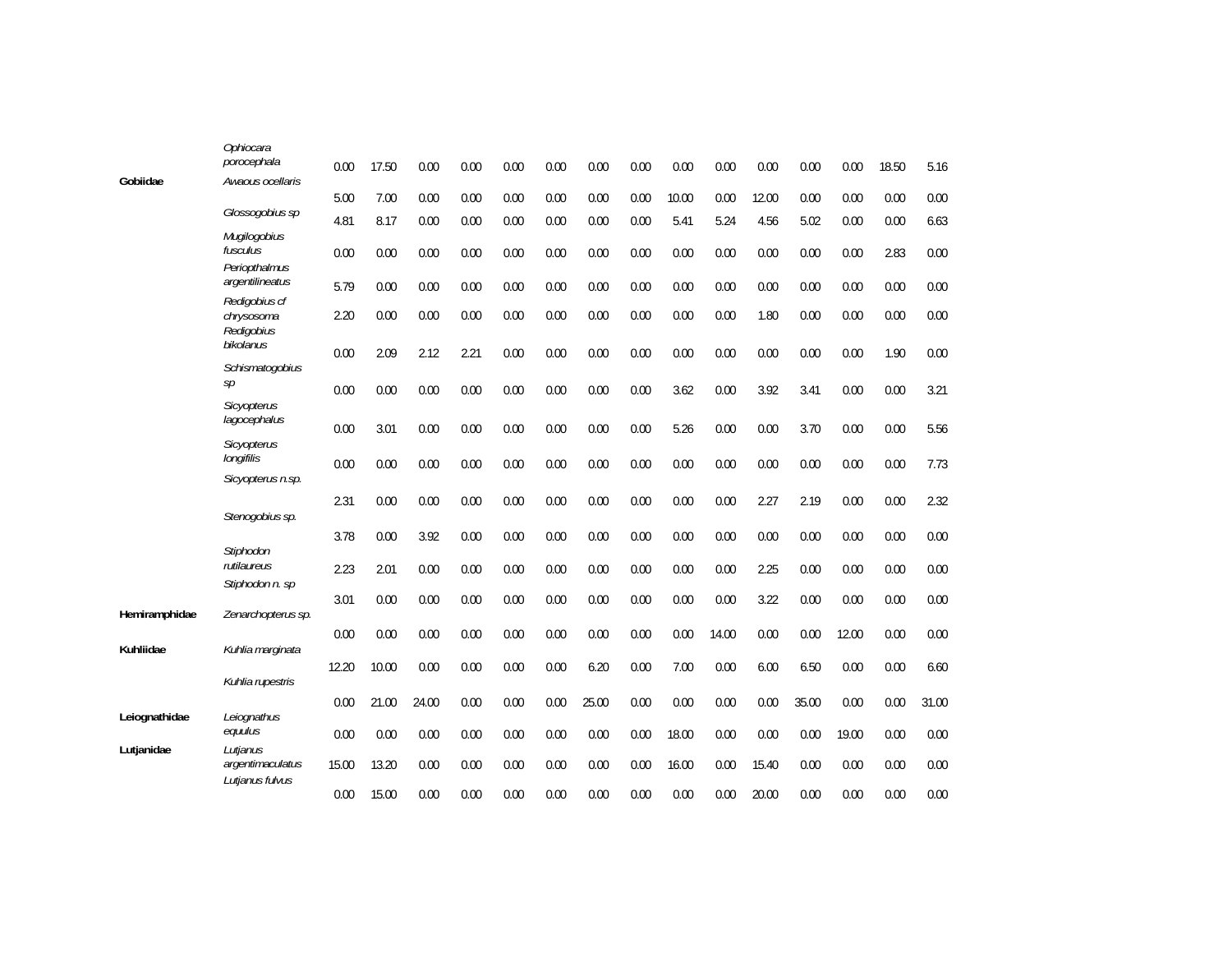|                 | Lutjanus fuscesens           |       |       |      |       |      |      |      |      |       |       |       |       |       |      |       |
|-----------------|------------------------------|-------|-------|------|-------|------|------|------|------|-------|-------|-------|-------|-------|------|-------|
|                 |                              | 0.00  | 9.22  | 0.00 | 0.00  | 0.00 | 0.00 | 0.00 | 0.00 | 0.00  | 0.00  | 0.00  | 35.00 | 0.00  | 0.00 | 35.00 |
| Megalopidae     | Megalops                     |       |       |      |       |      |      |      |      |       |       |       |       |       |      |       |
| Monodactylidae  | cyprinoides<br>Monodactylus  | 0.00  | 0.00  | 0.00 | 45.00 | 0.00 | 0.00 | 0.00 | 0.00 | 0.00  | 0.00  | 0.00  | 0.00  | 0.00  | 0.00 | 0.00  |
|                 | argenteus                    | 0.00  | 1.18  | 0.00 | 0.00  | 0.00 | 0.00 | 0.00 | 0.00 | 4.22  | 4.62  | 0.00  | 0.00  | 0.00  | 0.00 | 0.00  |
| Moringuidae     | Moringua cf                  |       |       |      |       |      |      |      |      |       |       |       |       |       |      |       |
|                 | ferruginea                   | 0.00  | 0.00  | 0.00 | 0.00  | 0.00 | 0.00 | 0.00 | 0.00 | 0.00  | 0.00  | 14.00 | 0.00  | 0.00  | 0.00 | 0.00  |
| Mugilidae       | Crenimugil<br>crenilabris    |       |       |      |       |      |      |      |      |       |       |       |       |       |      |       |
|                 | Liza vaigiensis              | 0.00  | 0.00  | 0.00 | 0.00  | 0.00 | 0.00 | 0.00 | 0.00 | 21.17 | 23.10 | 0.00  | 0.00  | 30.00 | 0.00 | 0.00  |
|                 |                              | 0.00  | 0.00  | 6.50 | 7.20  | 0.00 | 0.00 | 0.00 | 0.00 | 6.20  | 0.00  | 0.00  | 0.00  | 0.00  | 0.00 | 6.60  |
| Muraenidae      | Gymnothorax                  |       |       |      |       |      |      |      |      |       |       |       |       |       |      |       |
|                 | polyuranodon<br>Lamnostoma   | 0.00  | 29.50 | 0.00 | 0.00  | 0.00 | 0.00 | 0.00 | 0.00 | 0.00  | 0.00  | 13.64 | 0.00  | 0.00  | 0.00 | 18.56 |
| Ophichthidae    | kampeni                      | 21.00 | 22.00 | 0.00 | 0.00  | 0.00 | 0.00 | 0.00 | 0.00 | 21.00 | 0.00  | 18.41 | 19.42 | 0.00  | 0.00 | 13.05 |
| Polynemidae     | Polydactylus                 |       |       |      |       |      |      |      |      |       |       |       |       |       |      |       |
|                 | sexifilis                    | 0.00  | 0.00  | 0.00 | 0.00  | 0.00 | 0.00 | 0.00 | 0.00 | 0.00  | 0.00  | 0.00  | 0.00  | 29.00 | 0.00 | 0.00  |
| Pomacentridae   | Neopomacentrus<br>aquadulcis | 0.00  | 0.00  | 0.00 | 0.00  | 0.00 | 0.00 | 0.00 | 0.00 | 0.00  | 3.51  | 0.00  | 0.00  | 0.00  | 0.00 | 0.00  |
| Rhyacichthyidae | Rhyacichthys cf              |       |       |      |       |      |      |      |      |       |       |       |       |       |      |       |
|                 | aspro                        | 0.00  | 0.00  | 0.00 | 0.00  | 0.00 | 0.00 | 0.00 | 0.00 | 5.82  | 0.00  | 0.00  | 0.00  | 0.00  | 0.00 | 8.39  |
| Scatophagidae   | Scatophagus argus            |       |       |      |       |      |      |      |      |       |       |       |       |       |      |       |
| Scorpaenidae    | Tetraroge sp.                | 0.00  | 0.00  | 0.00 | 0.00  | 0.00 | 0.00 | 0.00 | 0.00 | 5.52  | 0.00  | 0.00  | 0.00  | 0.00  | 0.00 | 0.00  |
|                 |                              | 0.00  | 0.00  | 0.00 | 0.00  | 0.00 | 0.00 | 0.00 | 0.00 | 4.83  | 0.00  | 0.00  | 5.41  | 0.00  | 0.00 | 2.54  |
| Serranidae      | Epinephalus                  |       |       |      |       |      |      |      |      |       |       |       |       |       |      |       |
|                 | polystigma                   | 14.57 | 0.00  | 0.00 | 0.00  | 0.00 | 0.00 | 0.00 | 0.00 | 0.00  | 0.00  | 20.20 | 0.00  | 0.00  | 0.00 | 0.00  |
| Syngnathidae    | Microphis sp.                |       |       |      |       |      |      |      |      |       |       |       |       |       |      |       |
| Terapontidae    | <b>Mesopristes</b>           | 0.00  | 0.00  | 0.00 | 0.00  | 0.00 | 0.00 | 0.00 | 0.00 | 6.36  | 0.00  | 0.00  | 0.00  | 0.00  | 0.00 | 0.00  |
|                 | argenteus                    | 18.50 | 17.70 | 0.00 | 0.00  | 0.00 | 0.00 | 0.00 | 0.00 | 6.25  | 0.00  | 0.00  | 9.55  | 0.00  | 0.00 | 9.23  |
|                 | Mesopristes                  |       |       |      |       |      |      |      |      |       |       |       |       |       |      |       |
|                 | cancellatus                  | 0.00  | 0.00  | 0.00 | 0.00  | 0.00 | 0.00 | 0.00 | 0.00 | 10.20 | 0.00  | 0.00  | 26.00 | 0.00  | 0.00 | 17.50 |
|                 | Terapon jarbua               |       |       |      |       |      |      |      |      |       |       |       |       |       | 0.00 |       |
| Toxotidae       | Toxotes jaculatrix           | 0.00  | 0.00  | 0.00 | 0.00  | 0.00 | 0.00 | 0.00 | 0.00 | 0.00  | 25.00 | 0.00  | 0.00  | 0.00  |      | 0.00  |
|                 |                              | 0.00  | 0.00  | 0.00 | 0.00  | 0.00 | 0.00 | 0.00 | 0.00 | 0.00  | 15.00 | 0.00  | 0.00  | 0.00  | 0.00 | 0.00  |
| Unknown family  | New gen. n.sp.               |       |       |      |       |      |      |      |      |       |       |       |       |       |      |       |
|                 |                              | 0.00  | 0.00  | 0.00 | 0.00  | 0.00 | 0.00 | 0.00 | 0.00 | 0.00  | 0.00  | 0.00  | 0.00  | 0.00  | 0.00 | 4.11  |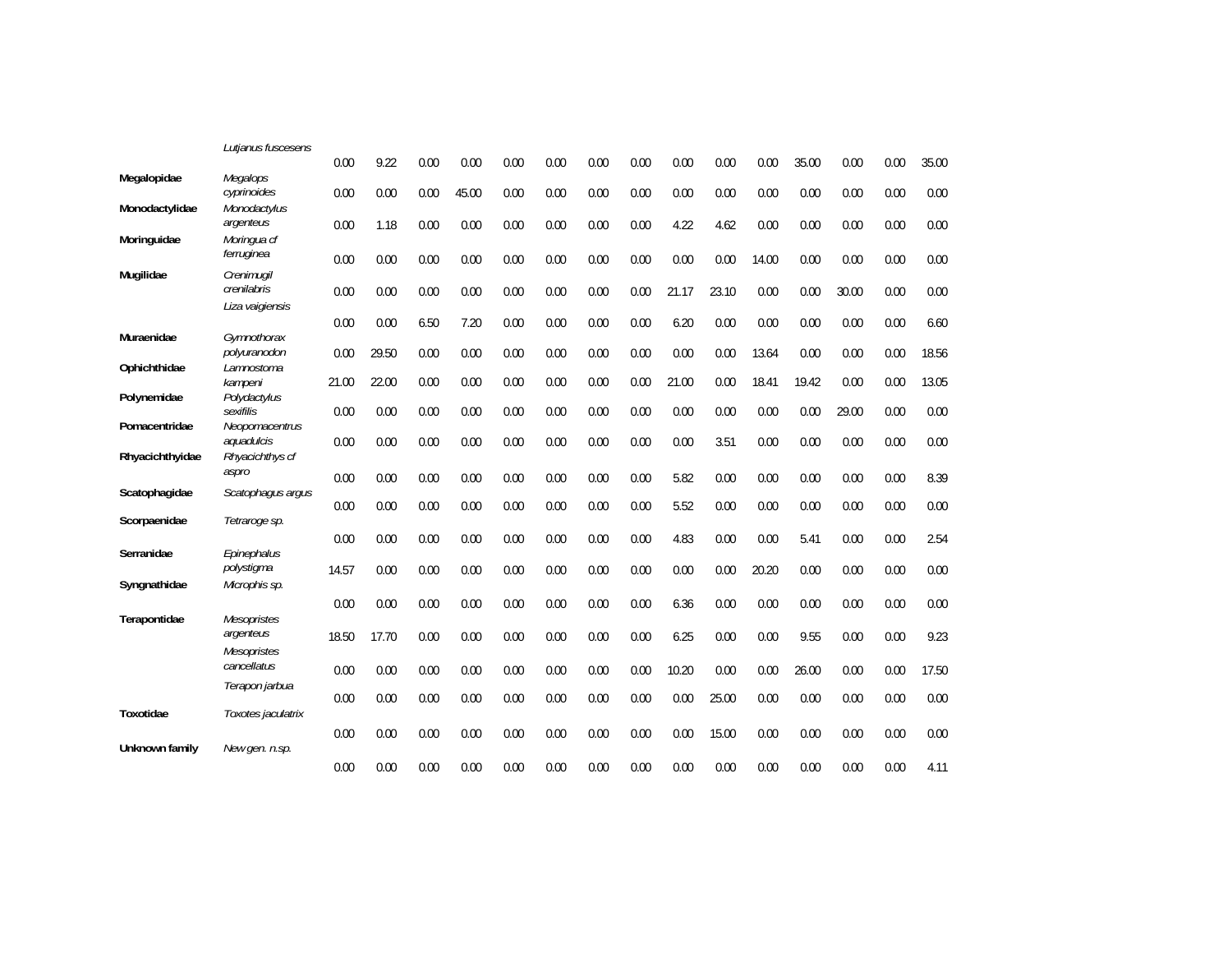**Unknown Rajiformes** 

## **Appendix 6. Estimated total weight (grams) of fishes by site using length/weight relationship W =a Lb x total individuals**

| <b>FAMILY</b> | <b>SPECIES</b>                        | a       | b     | 1    | $\mathbf{2}$ | 3     | 4        | 5      | 6      | 7    | 8      | 9     | 10     | 11    | 12    | 13      | 14    | 15    |
|---------------|---------------------------------------|---------|-------|------|--------------|-------|----------|--------|--------|------|--------|-------|--------|-------|-------|---------|-------|-------|
| Ambassidae    | Ambassis interruptus                  | 0.0328  | 2.793 | 0.00 | 0.00         | 9.45  | 0.00     | 0.00   | 0.00   | 0.00 | 0.00   | 0.00  | 12.51  | 0.00  | 0.00  | 0.00    | 0.00  | 0.00  |
|               | Ambassis miops                        | 0.0328  | 2.793 | 7.95 | 4.31         | 0.00  | 0.00     | 0.00   | 0.00   | 0.00 | 0.00   | 2.82  | 0.00   | 0.00  | 0.00  | 0.00    | 0.00  | 0.00  |
| Anguillidae   | Anguilla marmorata                    | 0.00257 | 2.98  | 0.00 | 0.00         | 0.00  | 0.00     | 0.00   | 580.40 | 0.00 | 31.69  | 67.50 | 0.00   | 0.00  | 22.95 | 0.00    | 0.00  | 93.44 |
|               | Anguilla megastoma                    | 0.00257 | 2.98  | 0.00 | 1712.28      | 0.00  | 0.00     | 269.31 | 205.25 | 0.00 | 0.00   | 0.00  | 0.00   | 0.00  | 0.00  | 0.00    | 0.00  | 0.00  |
| Apogonidae    | Apogon hyalosoma                      | 0.0092  | 3.35  | 0.00 | 0.00         | 0.00  | 0.00     | 0.00   | 0.00   | 0.00 | 0.00   | 0.00  | 160.22 | 0.00  | 0.00  | 0.00    | 0.00  | 0.00  |
|               | Apogon lateralis                      | 0.00917 | 3.347 | 0.00 | 0.00         | 0.00  | 0.00     | 0.00   | 0.00   | 0.00 | 0.00   | 0.00  | 10.69  | 0.00  | 0.00  | 0.00    | 0.00  | 0.00  |
| Carangidae    | Caranx papuensis                      | 0.0249  | 2.91  | 0.00 | 0.00         | 0.00  | 0.00     | 0.00   | 0.00   | 0.00 | 0.00   | 0.00  | 0.00   | 0.00  | 0.00  | 1980.08 | 0.00  | 0.00  |
|               | Decapterus cf<br>macarellus           | 0.01    | 3.15  | 0.00 | 0.00         | 0.00  | 0.00     | 0.00   | 0.00   | 0.00 | 0.00   | 0.00  | 0.00   | 0.00  | 0.00  | 194.73  | 0.00  | 0.00  |
|               | <b>Scomberoides</b><br>commersonianus | 0.0295  | 2.81  | 0.00 | 0.00         | 0.00  | 0.00     | 0.00   | 0.00   | 0.00 | 0.00   | 0.00  | 0.00   | 0.00  | 0.00  | 417.38  | 0.00  | 0.00  |
| Chanidae      | Chanos chanos                         | 0.0073  | 3.25  | 0.00 | 0.00         | 0.00  | 10770.60 | 0.00   | 0.00   | 0.00 | 0.00   | 0.00  | 0.00   | 0.00  | 0.00  | 0.00    | 0.00  | 0.00  |
| Eleotridae    | <b>Belobranchus</b><br>belobranchus   | 0.01678 | 3     | 0.00 | 0.00         | 0.00  | 0.00     | 0.00   | 0.00   | 0.00 | 0.00   | 20.65 | 0.00   | 0.00  | 38.65 | 0.00    | 0.00  | 56.73 |
|               | Bunaka gyrinoides                     | 0.01678 | 3     | 0.00 | 0.00         | 0.74  | 0.00     | 0.00   | 0.29   | 0.37 | 0.00   | 0.00  | 0.00   | 0.57  | 0.00  | 0.00    | 0.00  | 0.00  |
|               | <b>Butis butis</b>                    | 0.01053 | 3     | 0.00 | 1.69         | 0.00  | 0.00     | 0.00   | 0.00   | 0.00 | 0.00   | 0.00  | 0.29   | 0.00  | 0.00  | 0.00    | 0.00  | 0.00  |
|               | <b>Butis amboinensis</b>              | 0.01053 | 3     | 2.62 | 0.00         | 0.00  | 0.00     | 0.00   | 0.00   | 0.00 | 0.00   | 3.76  | 0.00   | 0.00  | 5.44  | 0.00    | 0.00  | 0.00  |
|               | Eleotris fusca                        | 0.016   | 3     | 1.19 | 0.00         | 19.33 | 0.15     | 0.00   | 24.63  | 0.18 | 142.18 | 0.00  | 0.00   | 85.03 | 35.98 | 0.00    | 24.19 | 4.79  |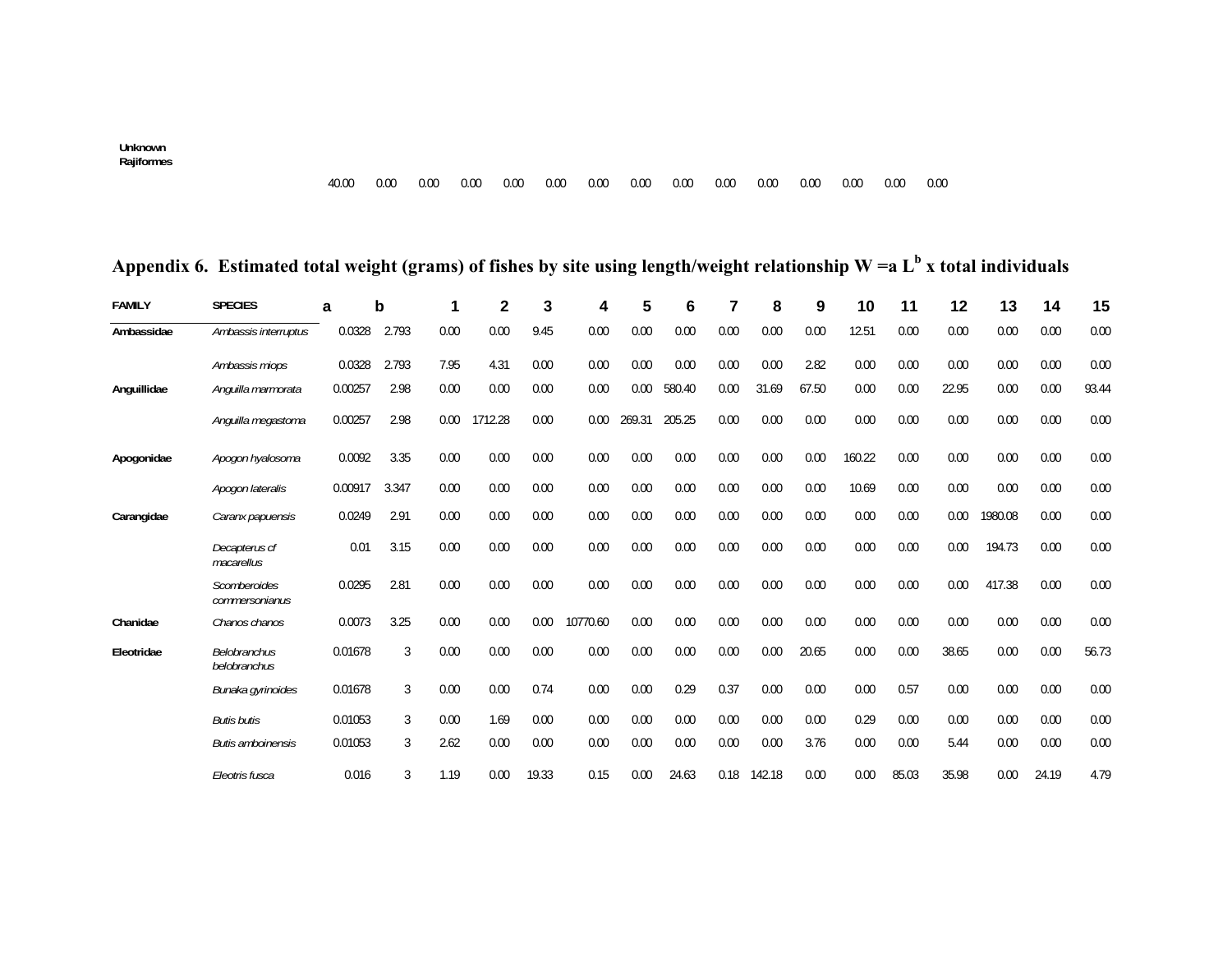|               | Eleotris melanosoma                | 0.016   | 3              | 0.92  | 12.48  | 5.16 | 0.00 | 0.00 | 0.00  | 0.00  | 0.00 | 0.00  | 0.00  | 0.00  | 0.00  | 0.00  | 0.00   | 0.00  |
|---------------|------------------------------------|---------|----------------|-------|--------|------|------|------|-------|-------|------|-------|-------|-------|-------|-------|--------|-------|
|               | Giuris magaritaceous               | 0.0105  | 3              | 57.06 | 0.00   | 0.00 | 0.00 | 0.00 | 0.00  | 70.88 | 0.00 | 0.00  | 0.00  | 0.00  | 16.86 | 0.00  | 106.31 | 54.43 |
|               | Giurus hoedti                      | 0.0105  | 3              | 0.00  | 0.00   | 0.00 | 0.00 | 0.00 | 81.93 | 0.00  | 0.00 | 0.00  | 0.00  | 0.00  | 0.00  | 0.00  | 0.00   | 0.00  |
|               | Hyseleotris quentheri              | 0.00835 | 3              | 0.00  | 0.00   | 0.00 | 0.00 | 0.00 | 0.00  | 0.00  | 0.00 | 0.00  | 0.00  | 0.00  | 2.09  | 0.00  | 0.00   | 0.00  |
|               | Ophiocara<br>porocephala           | 0.0105  | 3              | 0.00  | 112.55 | 0.00 | 0.00 | 0.00 | 0.00  | 0.00  | 0.00 | 0.00  | 0.00  | 0.00  | 0.00  | 0.00  | 265.93 | 2.89  |
| Gobiidae      | Awaous ocellaris                   | 0.0131  | 3.1            | 3.85  | 10.92  | 0.00 | 0.00 | 0.00 | 0.00  | 0.00  | 0.00 | 16.49 | 0.00  | 58.04 | 0.00  | 0.00  | 0.00   | 0.00  |
|               | Glossogobius sp                    | 0.0134  | 3.045          | 16.03 | 16.03  | 0.00 | 0.00 | 0.00 | 0.00  | 0.00  | 0.00 | 13.75 | 4.15  | 2.72  | 5.48  | 0.00  | 0.00   | 8.50  |
|               | Mugilogobius fusculus              | 0.01437 | 3              | 0.00  | 0.00   | 0.00 | 0.00 | 0.00 | 0.00  | 0.00  | 0.00 | 0.00  | 0.00  | 0.00  | 0.00  | 0.00  | 11.71  | 0.00  |
|               | Periopthalmus<br>argentilineatus   | 0.0096  | 3.34           | 3.39  | 0.00   | 0.00 | 0.00 | 0.00 | 0.00  | 0.00  | 0.00 | 0.00  | 0.00  | 0.00  | 0.00  | 0.00  | 0.00   | 0.00  |
|               | Redigobius cf<br>chrysosoma        | 0.01437 | 3              | 0.31  | 0.00   | 0.00 | 0.00 | 0.00 | 0.00  | 0.00  | 0.00 | 0.00  | 0.00  | 0.17  | 0.00  | 0.00  | 0.00   | 0.00  |
|               | Redigobius bikolanus               | 0.01437 | 3              | 0.00  | 0.13   | 2.19 | 2.02 | 0.00 | 0.00  | 0.00  | 0.00 | 0.00  | 0.00  | 0.00  | 0.00  | 0.00  | 0.10   | 0.00  |
|               | Schismatogobius sp                 | 0.01169 | 3              | 0.00  | 0.00   | 0.00 | 0.00 | 0.00 | 0.00  | 0.00  | 0.00 | 3.32  | 0.00  | 0.70  | 0.46  | 0.00  | 0.00   | 1.16  |
|               | <b>Sicyopterus</b><br>lagocephalus | 0.01169 | $\overline{3}$ | 0.00  | 0.96   | 0.00 | 0.00 | 0.00 | 0.00  | 0.00  | 0.00 | 1.70  | 0.00  | 0.00  | 2.97  | 0.00  | 0.00   | 12.06 |
|               | Sicyopterus longifilis             | 0.01169 | 3              | 0.00  | 0.00   | 0.00 | 0.00 | 0.00 | 0.00  | 0.00  | 0.00 | 0.00  | 0.00  | 0.00  | 0.00  | 0.00  | 0.00   | 21.60 |
|               | Sicyopterus n.sp.                  | 0.01169 | 3              | 0.43  | 0.00   | 0.00 | 0.00 | 0.00 | 0.00  | 0.00  | 0.00 | 0.00  | 0.00  | 1.23  | 5.53  | 0.00  | 0.00   | 1.46  |
|               | Stenogobius sp.                    | 0.0131  | 3.1            | 1.61  | 0.00   | 0.90 | 0.00 | 0.00 | 0.00  | 0.00  | 0.00 | 0.00  | 0.00  | 0.00  | 0.00  | 0.00  | 0.00   | 0.00  |
|               | Stiphodon rutilaureus              | 0.01169 | 3              | 0.39  | 0.19   | 0.00 | 0.00 | 0.00 | 0.00  | 0.00  | 0.00 | 0.00  | 0.00  | 1.73  | 0.00  | 0.00  | 0.00   | 0.00  |
|               | Stiphodon n. sp                    | 0.01169 | 3              | 0.64  | 0.00   | 0.00 | 0.00 | 0.00 | 0.00  | 0.00  | 0.00 | 0.00  | 0.00  | 5.85  | 0.00  | 0.00  | 0.00   | 0.00  |
| Hemiramphidae | Zenarchopterus sp.                 | 0.00388 | 3.132          | 0.00  | 0.00   | 0.00 | 0.00 | 0.00 | 0.00  | 0.00  | 0.00 | 0.00  | 30.17 | 0.00  | 0.00  | 37.23 | 0.00   | 0.00  |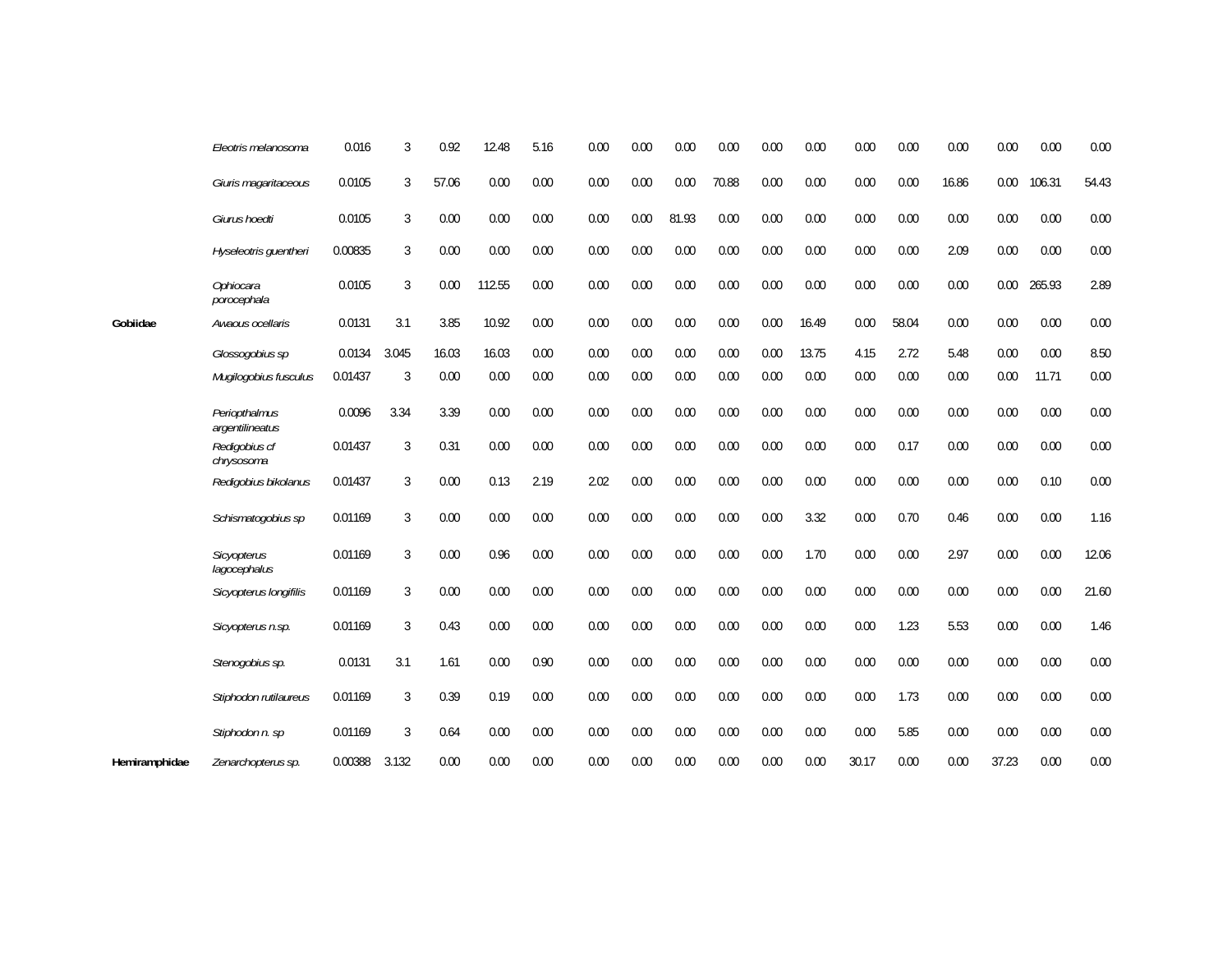| Kuhliidae       | Kuhlia marginata                   | 0.0134  | 3.121          | 197.60 | 230.17 | 0.00   | 0.00    | 0.00 | 0.00 | 47.79  | 0.00 | 69.80  | 0.00    | 21.57  | 27.69   | 0.00    | 0.00 | 58.09   |
|-----------------|------------------------------------|---------|----------------|--------|--------|--------|---------|------|------|--------|------|--------|---------|--------|---------|---------|------|---------|
|                 | Kuhlia rupestris                   | 0.0175  | 3              | 0.00   | 324.14 | 483.84 | 0.00    | 0.00 | 0.00 | 546.88 | 0.00 | 0.00   | 0.00    | 0.00   | 2250.94 | 0.00    | 0.00 | 2606.71 |
| Leiognathidae   | Leiognathus equulus                | 0.0296  | 2.944          | 0.00   | 0.00   | 0.00   | 0.00    | 0.00 | 0.00 | 0.00   | 0.00 | 146.83 | 0.00    | 0.00   | 0.00    | 172.16  | 0.00 | 0.00    |
| Lutjanidae      | Lutjanus<br>argentimaculatus       | 0.0336  | 2.79           | 256.86 | 134.85 | 0.00   | 0.00    | 0.00 | 0.00 | 0.00   | 0.00 | 230.65 | 0.00    | 207.32 | 0.00    | 0.00    | 0.00 | 0.00    |
|                 | Lutjanus fulvus                    | 0.0243  | 2.93           | 0.00   | 135.70 | 0.00   | 0.00    | 0.00 | 0.00 | 0.00   | 0.00 | 0.00   | 0.00    | 315.25 | 0.00    | 0.00    | 0.00 | 0.00    |
|                 | Lutjanus fuscesens                 | 0.017   | 3.04           | 0.00   | 58.29  | 0.00   | 0.00    | 0.00 | 0.00 | 0.00   | 0.00 | 0.00   | 0.00    | 0.00   | 4201.32 | 0.00    | 0.00 | 4201.32 |
| Megalopidae     | Megalops cyprinoides               | 0.0136  | 3.005          | 0.00   | 0.00   | 0.00   | 1263.11 | 0.00 | 0.00 | 0.00   | 0.00 | 0.00   | 0.00    | 0.00   | 0.00    | 0.00    | 0.00 | 0.00    |
| Monodactylidae  | Monodactylus<br>argenteus          | 0.033   | 2.921          | 0.00   | 0.05   | 0.00   | 0.00    | 0.00 | 0.00 | 0.00   | 0.00 | 2.21   | 5.77    | 0.00   | 0.00    | 0.00    | 0.00 | 0.00    |
| Moringuidae     | Moringua cf ferruginea             | 0.001   | $\overline{3}$ | 0.00   | 0.00   | 0.00   | 0.00    | 0.00 | 0.00 | 0.00   | 0.00 | 0.00   | 0.00    | 2.74   | 0.00    | 0.00    | 0.00 | 0.00    |
| Mugilidae       | Crenimugil crenilabris             | 0.0205  | $\overline{3}$ | 0.00   | 0.00   | 0.00   | 0.00    | 0.00 | 0.00 | 0.00   | 0.00 | 194.58 | 2021.53 | 0.00   | 0.00    | 4981.50 | 0.00 | 0.00    |
|                 | Liza vaigiensis                    | 0.0205  | $\mathfrak{Z}$ | 0.00   | 0.00   | 11.26  | 7.65    | 0.00 | 0.00 | 0.00   | 0.00 | 9.77   | 0.00    | 0.00   | 0.00    | 0.00    | 0.00 | 17.68   |
| Muraenidae      | Gymnothorax                        | 0.0011  | 2.57           | 0.00   | 13.18  | 0.00   | 0.00    | 0.00 | 0.00 | 0.00   | 0.00 | 0.00   | 0.00    | 0.91   | 0.00    | 0.00    | 0.00 | 2.00    |
| Ophichthidae    | polyuranodon<br>Lamnostoma kampeni | 0.0011  | 2.57           | 2.75   | 15.50  | 0.00   | 0.00    | 0.00 | 0.00 | 0.00   | 0.00 | 33.01  | 0.00    | 37.29  | 13.50   | 0.00    | 0.00 | 10.53   |
| Polynemidae     | Polydactylus sexifilis             | 0.0162  | 3              | 0.00   | 0.00   | 0.00   | 0.00    | 0.00 | 0.00 | 0.00   | 0.00 | 0.00   | 0.00    | 0.00   | 0.00    | 3555.92 | 0.00 | 0.00    |
| Pomacentridae   | Neopomacentrus<br>aquadulcis       | 0.0297  | 2.87           | 0.00   | 0.00   | 0.00   | 0.00    | 0.00 | 0.00 | 0.00   | 0.00 | 0.00   | 8.73    | 0.00   | 0.00    | 0.00    | 0.00 | 0.00    |
| Rhyacichthyidae | Rhyacichthys cf aspro              | 0.0163  | 3              | 0.00   | 0.00   | 0.00   | 0.00    | 0.00 | 0.00 | 0.00   | 0.00 | 16.03  | 0.00    | 0.00   | 0.00    | 0.00    | 0.00 | 77.01   |
| Scatophagidae   | Scatophagus argus                  | 0.0377  | 2.92           | 0.00   | 0.00   | 0.00   | 0.00    | 0.00 | 0.00 | 0.00   | 0.00 | 5.53   | 0.00    | 0.00   | 0.00    | 0.00    | 0.00 | 0.00    |
| Scorpaenidae    | Tetraroge sp.                      | 0.0205  | 3              | 0.00   | 0.00   | 0.00   | 0.00    | 0.00 | 0.00 | 0.00   | 0.00 | 11.51  | 0.00    | 0.00   | 9.73    | 0.00    | 0.00 | 0.67    |
| Serranidae      | Epinephalus<br>polystigma          | 0.0173  | 3              | 53.51  | 0.00   | 0.00   | 0.00    | 0.00 | 0.00 | 0.00   | 0.00 | 0.00   | 0.00    | 285.10 | 0.00    | 0.00    | 0.00 | 0.00    |
| Syngnathidae    | Microphis sp.                      | 0.00056 | 3              | 0.00   | 0.00   | 0.00   | 0.00    | 0.00 | 0.00 | 0.00   | 0.00 | 0.14   | 0.00    | 0.00   | 0.00    | 0.00    | 0.00 | 0.00    |